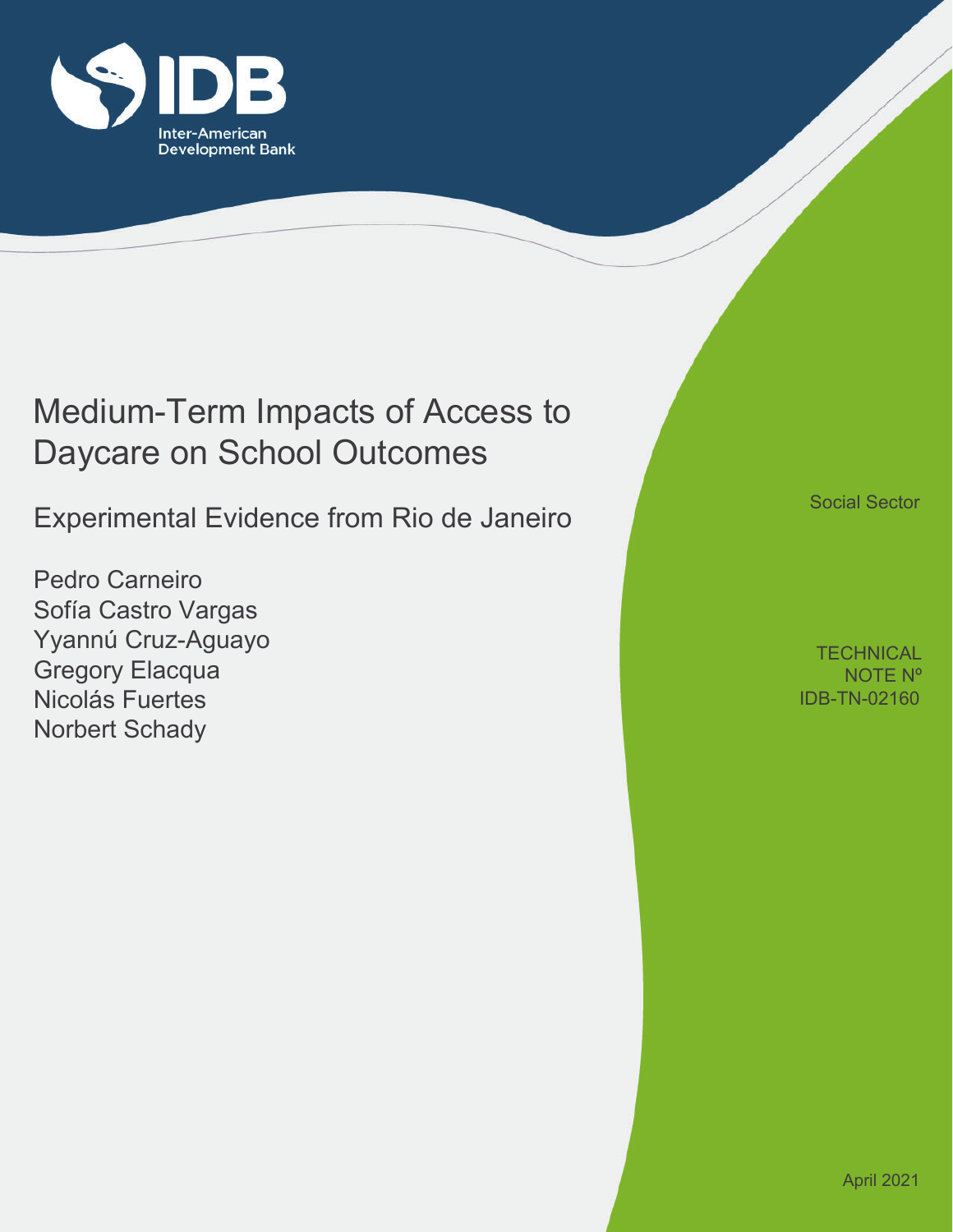# Medium-Term Impacts of Access to Daycare on School Outcomes

Experimental Evidence from Rio de Janeiro

Pedro Carneiro Sofía Castro Vargas Yyannú Cruz-Aguayo Gregory Elacqua Nicolás Fuertes Norbert Schady

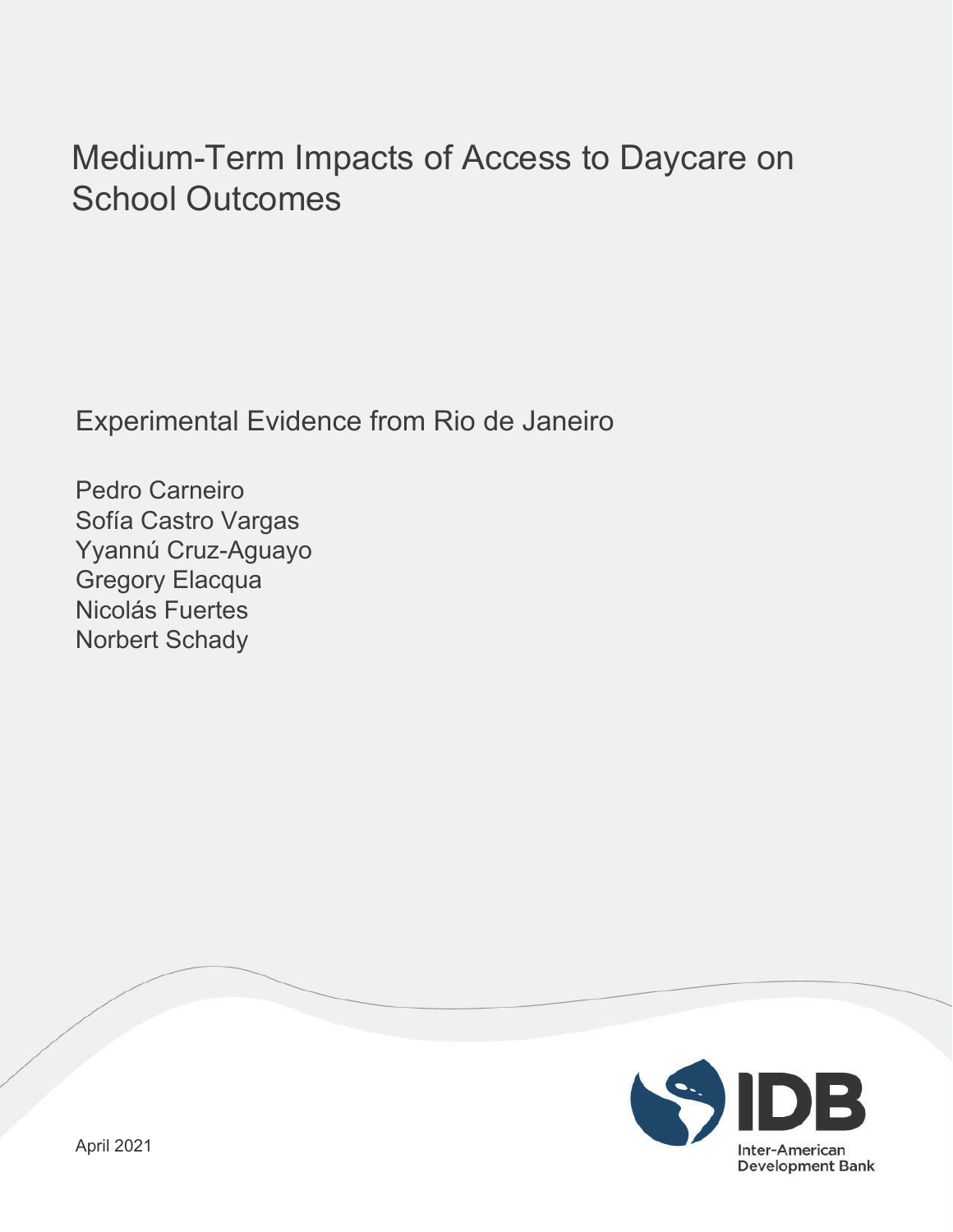Cataloging-in-Publication data provided by the

Inter-American Development Bank

Felipe Herrera Library

Medium-term impacts of access to daycare on school outcomes: experimental evidence from Rio de Janeiro / Pedro Carneiro, Sofía Castro Vargas, Yyannú Cruz-Aguayo, Gregory Elacqua, Nicolás Fuertes, Norbert Schady.

p. cm. — (IDB Technical Note ; 2160)

Includes bibliographic references.

1. Day care centers-Brazil. 2. School attendance-Brazil. 3. Academic achievement-Brazil. I. Carneiro, Pedro. II. Castro Vargas, Sofía. III. Cruz-Aguayo, Yyannú. IV. Elacqua, Gregory M., 1972- V. Fuertes, Nicolás. VI. Schady, Norbert Rüdiger, 1967- VII. Inter-American Development Bank. Social Sector. VIII. Series. IDB-TN-2160

#### http://www.iadb.org

Copyright © 2021 Inter-American Development Bank. This work is licensed under a Creative Commons IGO 3.0 Attribution-NonCommercial-NoDerivatives (CC-IGO BY-NC-ND 3.0 IGO) license (http://creativecommons.org/licenses/by-nc-nd/3.0/igo/ legalcode) and may be reproduced with attribution to the IDB and for any non-commercial purpose. No derivative work is allowed.

Any dispute related to the use of the works of the IDB that cannot be settled amicably shall be submitted to arbitration pursuant to the UNCITRAL rules. The use of the IDB's name for any purpose other than for attribution, and the use of IDB's logo shall be subject to a separate written license agreement between the IDB and the user and is not authorized as part of this CC-IGO license.

Note that link provided above includes additional terms and conditions of the license.

The opinions expressed in this publication are those of the authors and do not necessarily reflect the views of the Inter-American Development Bank, its Board of Directors, or the countries they represent.

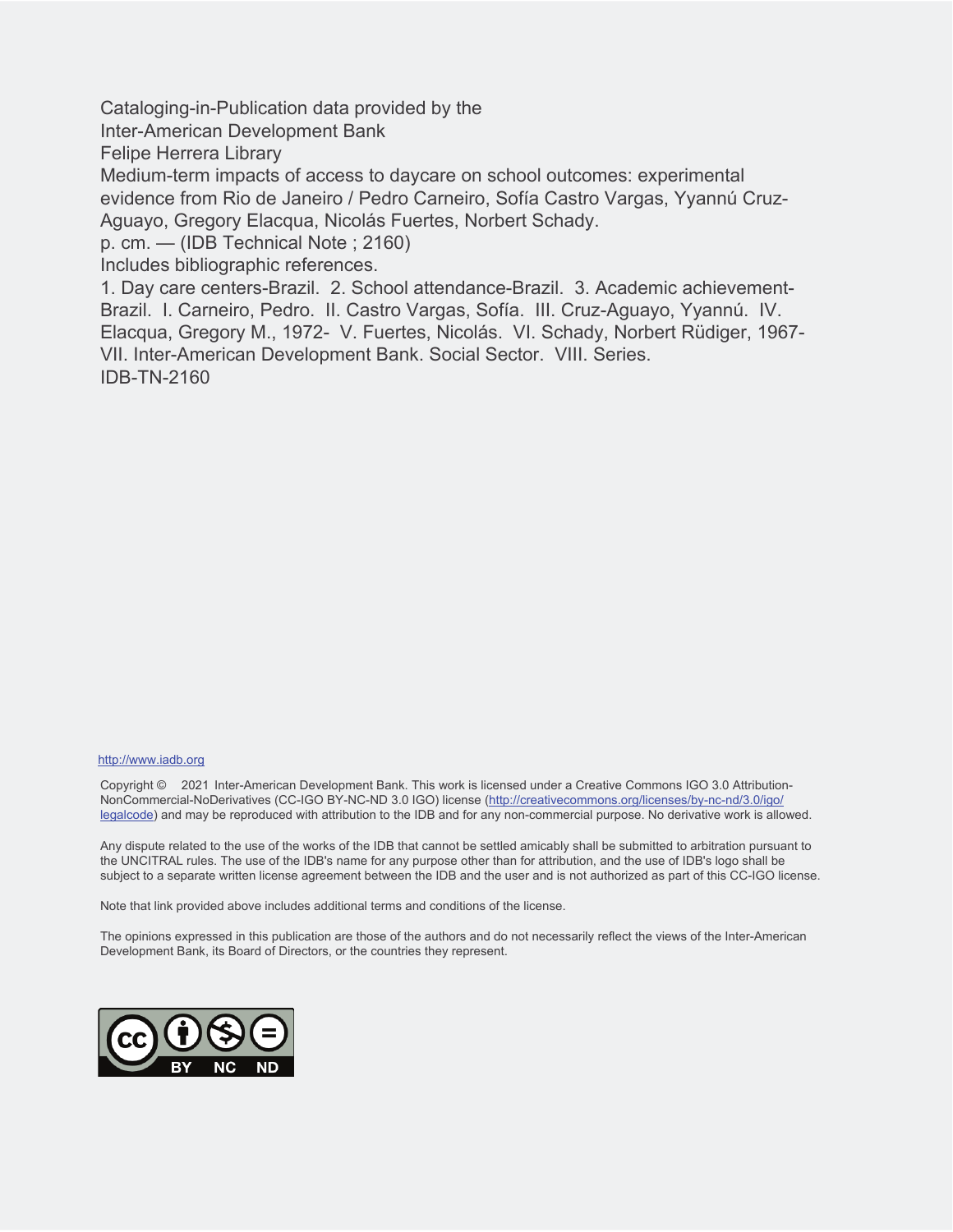## **Medium-Term Impacts of Access to Daycare on School Outcomes: Experimental**

#### **Evidence from Rio de Janeiro<sup>1</sup>**

## **Pedro Carneiro, Sofía Castro Vargas, Yyannú Cruz-Aguayo, Gregory Elacqua, Nicolás Fuertes, Norbert Schady**

### Abstract

In this document we analyze the impacts of a large-scale intervention that provided access to daycare centers for children in low-income neighborhoods in the city of Rio de Janeiro. Our results suggest that the intervention had a positive impact on enrollment rates and on the number of years children were enrolled to daycare during early childhood. We also find that winning the lottery had a positive effect on how regularly children attended primary school during the academic year. Because of the high attrition rates in the sample, we are unable to conclude whether the lottery had a positive impact on medium-term academic outcomes like standardized tests scores and overall grades.

**Key words: daycare, mathematics, enrollment JEL codes: I21, I25, I38**

 $\overline{a}$ 

<sup>&</sup>lt;sup>1</sup> We would like to take the continued support of the Fundação Maria Cecilia Souto Vidigal, and the government of Brazil for giving us access to part of the data used in this note.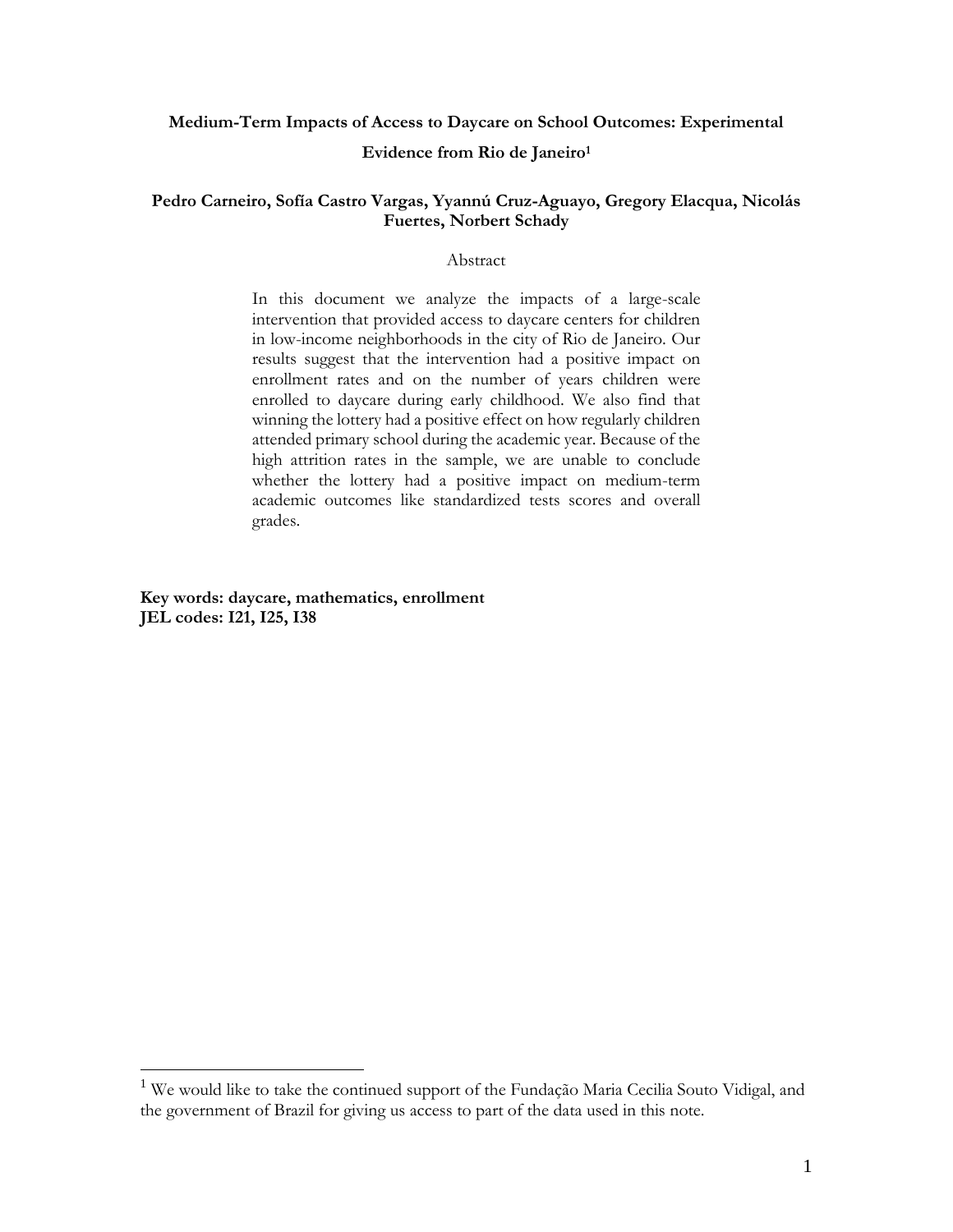#### **1. Introduction**

 $\overline{a}$ 

The long-lasting consequences that conditions during early childhood have on children's future outcomes has been widely studied (Shonkoff & Phillips, 2000 and Shonkoff et al., 2012). In fact, during early childhood, children's brains are highly plastic and the environment they are exposed to has significant impacts on their development (Nelson and Sheridan, 2011). For instance, negative conditions such as poverty can affect growth and development, and these disadvantages are also likely to have an effect on children's education, employment and health outcomes later in life. The returns that high quality interventions during early childhood have on children's lives have been found to be high (Carneiro & Heckman, 2003). In spite of the evidence of the impact of these type of interventions, there is still much to be learned about them. Previous studies have evaluated the impact of minor scale interventions on education during early childhood with small samples of children. One question that remains is whether those interventions, when done in a large-scale, can have positive impacts on children's development outcomes in the medium and long-term term. However, these large-scaled interventions are expensive and complex to implement. In many middle- and upper-income countries early childhood interventions have focused on the provision of public services for child care such as day care centers. Considering the costs of large-scale interventions, quantifying their effects on children is of great importance for policy makers.

In this technical note we analyze the impact of a large-scale early childhood intervention in the city of Rio de Janeiro, on medium-term academic outcomes during pre-school and primary school (*jardims* and *ensino fundamental* in Brazil) such as test scores, grades and absences. In 2008, through a lottery, the municipal government of Rio de Janeiro gave access to day care centers, which allows us to credibly evaluate<sup>2</sup> the impacts of winning the slots on the different outcomes. The analysis compares children who won the lottery with children who lost it, finding a positive impact of winning the lottery on enrollment in day care centers for every single cohort in the analysis. We also find that on average, children who won the lottery were enrolled in day care for approximately 5 months more than children who lost. These results suggest that winning the lottery had a positive impact on the time they spent enrolled in day care during their early childhood, which is a shortterm outcome. We also find a positive impact of winning the lottery on later primary school attendance, which is a medium-term outcome. However, our results are not conclusive on the

<sup>&</sup>lt;sup>2</sup> Because the slots were assigned randomly it is possible to estimate the impacts of winning a lot without biases.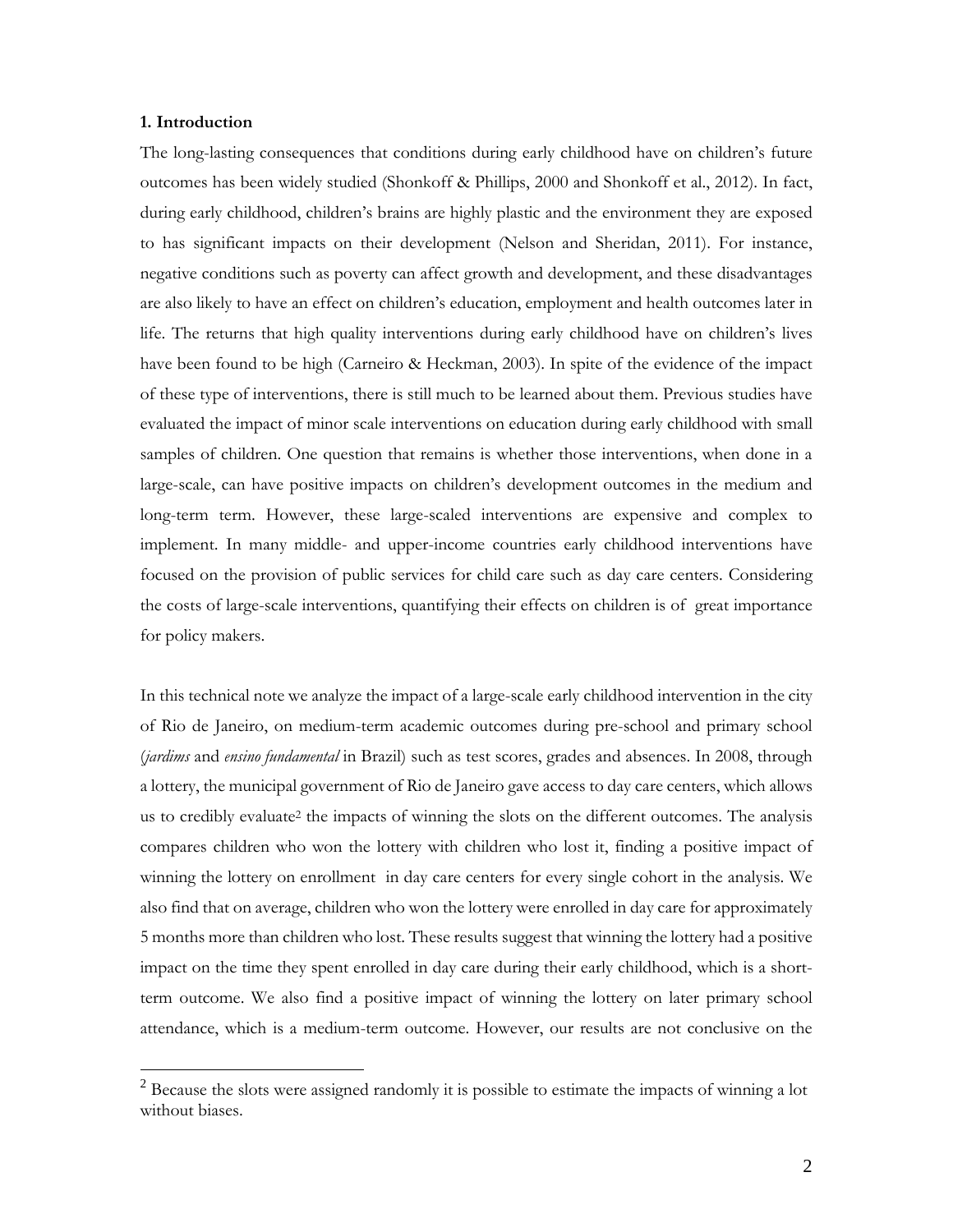effect that winning the lottery had on academic longer-term outcomes such as test results and grades in school.

To our knowledge, a few of other knowledge products have already evaluated the effect of this lottery, nevertheless, on different outcomes. First, Paes de Barros et al., 2010 study the impact that the lottery had on female labor participation. They find that access to day care significantly increases household incomes, but the magnitude of those effects is smaller than the costs of actually providing the care. They also find that winning the lottery significantly impacted maternal labor outcomes in the extensive margin. Employment and labor force participation where significantly increased for mothers whose children attended day care as a result of winning the lottery. This effect was particularly important for mothers who started working because they were able to leave their children at the day care centers. Finally, they also find that subsidizing day care in this way crowds out the private day care centers, since lottery winners who had previously enrolled in private day centers never did so again.

On the other hand, Reimão, 2014 evaluates the effect of the lottery on household income and living standards, particularly focusing on households that where initially credit constrained. Like other studies, this article finds that winning the lottery had a significant and positive impact on household's income, but the effect tends to quickly dissipate. Reimão finds that the lottery had a positive and significant effect on the consumption of durable goods of the winners. Enrolling in day care allowed for this increase in consumption, and the effect does not dissipate as quickly. Additionally, they also find that enrolling in daycare could be a way for these households to compensate for credit constraints. Particularly, households that were more likely to be credit constrained before the lottery took place, responded to enrollment by accumulating more durable goods than less credit constrained households. These results suggest that enrolling in day care has an unexcepted positive effect on the quality of life of winner households, through the increase in consumption of durable goods (e.g. computers, telephones or water filters) which also potentially allows for better development of the children.

Attanasio et al., 2017, also assess the impact of this lottery on some outcomes of child development. Primarily, they find that the access to day care had a significant and positive effect on the children's height, weight and BMI up to four years after they first enrolled in day care. They also find that the lottery had a positive impact on household resources and their investments on children, but no impact on the children's cognitive or executive functions. Like all other articles,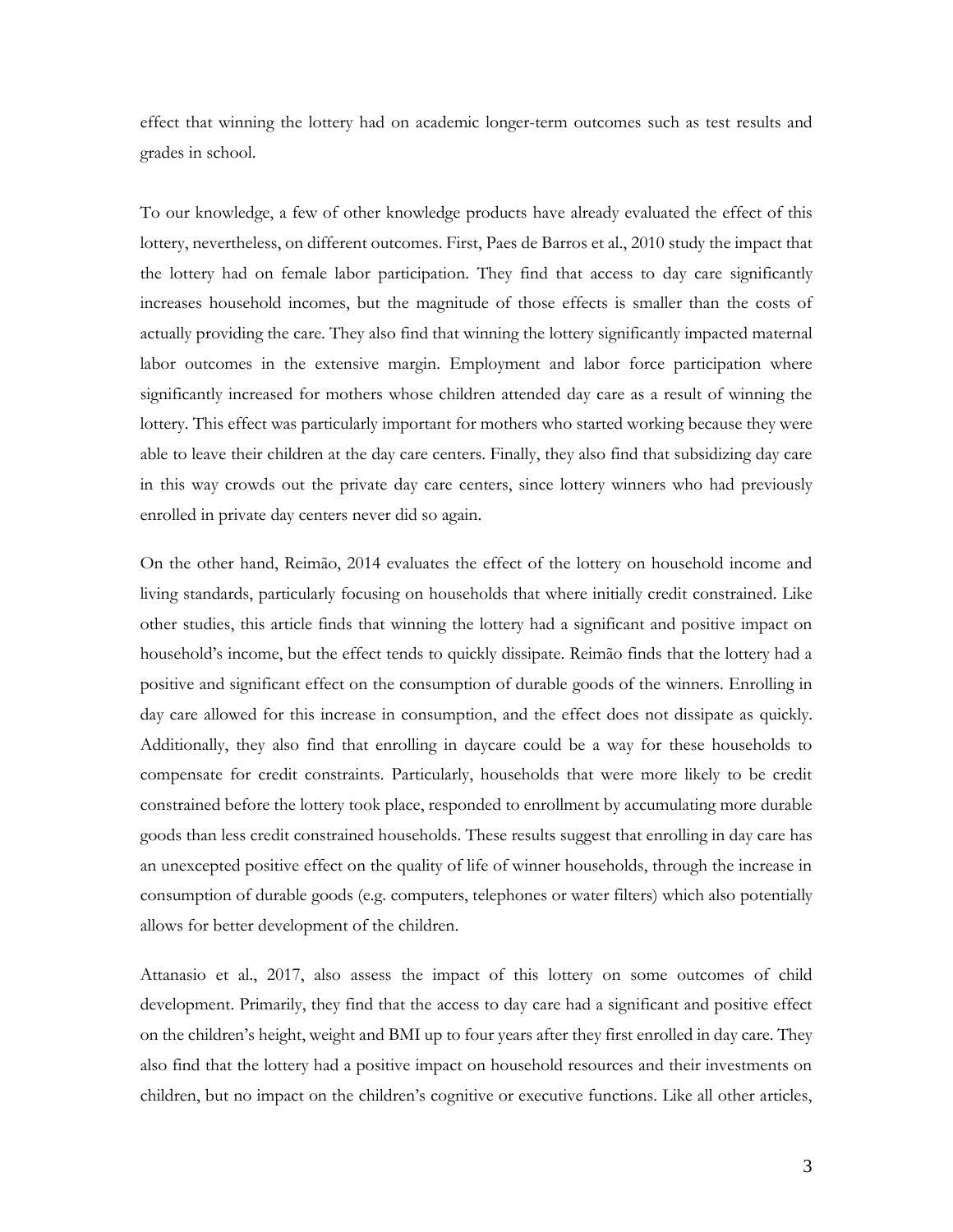they also find that the lottery had a positive impact on households' incomes, which dissipate around four years after the randomization took place.

On a similar note, Silva E lima, 2019 finds that winning the lottery did in fact increase attendance to day care, but they particularly find that winning the lottery had a positive effect on the children's families on a number of dimensions. First, winning the lottery increased household income and labor market outcomes. Despite the effect fading with time, these households were able to temporarily increase their disposable income by sending their children to day care. They also find that home environments were significantly improved for lottery winners and hence, children's cognitive development. The positive effect on cognitive development, was particular to certain dimensions like the TVIP (Peabody picture vocabulary test) and the WISC-Perpetual reasoning index, which seem to change due to having better homes environments and higher household income. Finally, they find that winning the lottery had large gains on children's height and weight.

The research agenda on the impacts of large-scale interventions in middle-income countries, especially in a region like Latin America and the Caribbean is particularly relevant and further studies should be made to learn more about their impacts. This technical note provides further information on the impacts of the lottery in a longer term than previous studies, since we are analyzing academic outcomes up to 10 years after the intervention was done. The document is organized as follows. Section 2 describes the lottery and randomization process and Section 3 describes the data used to measure the outcomes of interest. Section 4 presents the identification strategy, the descriptive statistics and the sample balance tests. The results are described in Section 5 and the conclusions are presented in Section 6.

#### **2. The lottery**

In Brazil, municipalities and their local governments are in charge of public services targeted at early childhood. Day care centers in Rio de Janeiro are administered by the local government, particularly by the SME (*Secretaria Municipal de Educação* in Portuguese). These day care centers provide integrated early childhood (0 to 4 years) care in low-income neighborhoods. These centers provide full-time daycare, health services, food, instruction toys and material to enhance children's development. They also include instances of education on positive parenting practices.

The provision of these childcare centers (known as *crèches* in Brazil) has increased in Rio de Janeiro in the past years. However, the demand for these services was still higher than the slots available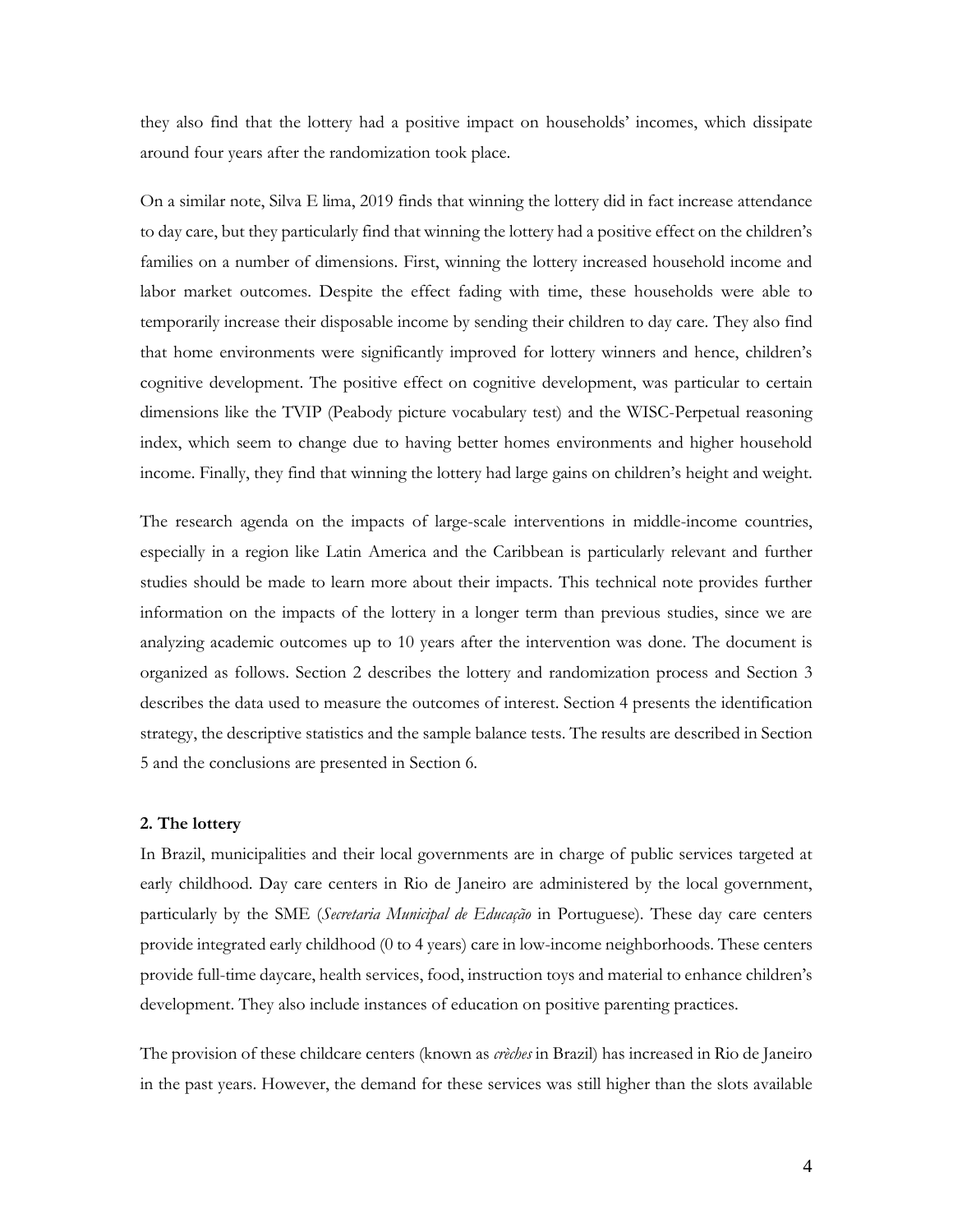for children in 2008. For this reason, between 2008 and 2011, the municipal government decided to use a lottery that randomly assigned the slots available. At the end of 2007 the children interested in enrolling in *crèches* starting January 2008, applied for a slot in a particular daycare center and class. The lottery took place when the number of slots available was smaller than the number of children applying to a particular day care center and age group – *turma*. There were 244 daycare centers located in most of the low-income neighborhoods of the city of Rio de Janeiro. In November 2007, the municipal government selected 10,000 out of 24,000 children that applied for the 2008 period. The remaining children were placed on a waiting list and were considered as losers in the lottery.

Given this set up, we establish that each child was assigned to a group: treatment (winners) or control (losers). There are two important things about the randomization process that are worth mentioning, since they have a direct impact on the identification strategy. First, parents were allowed to apply only to one daycare center of all 244 centers in the city. Once all the parents completed the application process the randomization took place. Second, the lottery only took place in those centers were the number of vacancies for a particular age group (meaning 0, 1, 2 or 3 years old) was lower than the number of applicants3. Considering this, only 13,660 children of the total actually participated in the lottery and these are the children we use to estimate the effect of winning the lottery on medium-term outcomes. In this sense, we only used the slots in which an actual randomization took place.

## **3. Data**

 $\overline{a}$ 

Before the lottery took place in 2007 a set of characteristics of the children, their households, their neighborhoods and context were measured. This information is particularly important in order to asses whether the sample was balanced with respect to pre-treatment characteristics. This allows us to evaluate if treatment and control groups where actually similar before the lottery took place, and therefore assess if the children between both groups where comparable.

Our second source of information was provided by the SME of Rio de Janeiro. This dataset includes information for a set of academic outcomes between 2010 and 2018 for each child enrolled in the public education system. Information includes overall, subject and exam grades and

<sup>3</sup> Each of the age groups also represents a classroom since the children from different cohorts are assigned to different classrooms. For example, children 2 years old do no attend the same classroom as the 4 years old. This means that the random assignment is done by daycare center – classroom (*crèche – turma* in Portuguese).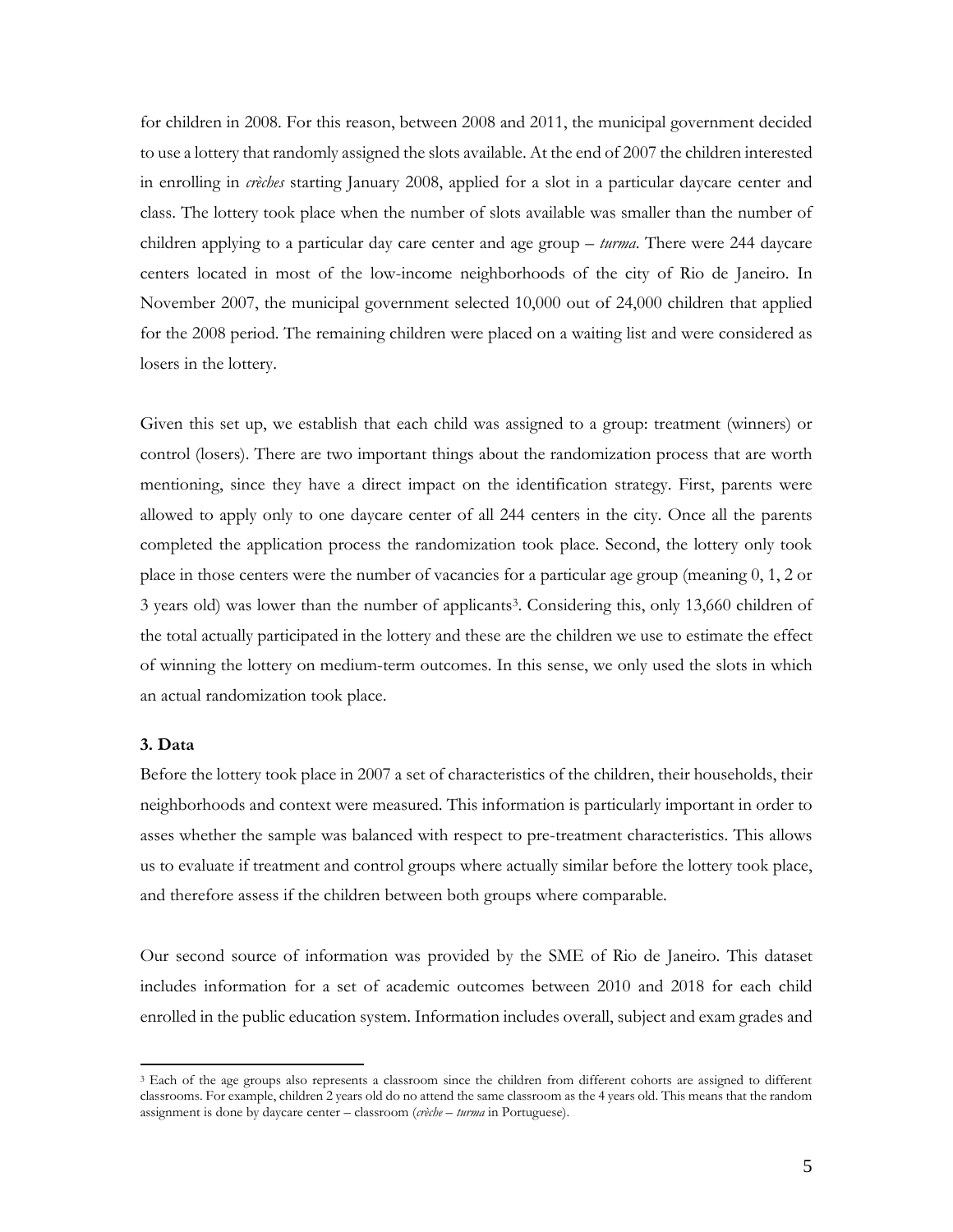absences to school by age of the children and by each quarter of the academic year4. First, overall grades were assigned by teachers during each quarter and consider performance of the children in all the subjects that they took. Second, we use subject grades for Math and Portuguese which are also assigned by the teachers based on the children's performance in those specific subjects. Finally, we use Math exam grades which are the results obtained by the children in the test that they took at the end of each quarter. For each of the measures, we calculated the average for all quarters in a school year. For this dataset, 83 percent of the children from the original sample where merged. We calculate the average of each of the grades assigned by the teacher (overall, subject or exam) and the number of absences in each quarter of the academic year. Consequently, we are analyzing the impact of the lottery on the average children's performance during the academic year.

The last source of information was from the Prova Rio test, which is a standardized test applied to all children enrolled in a municipal public school during third grade. Children are tested on their knowledge in different subjects, which include Math and Portuguese. Using the information for the Prova Rio tests that took place between 2012 and 2015 we were able to assign children their test scores, considering the sample contains children who were between 0 and 3 years old in 20075. 64 percent of the children from the original sample were merged to the Prova Rio test results6. This is our main source of concern, since the attrition rate is particularly high. Based on those Prova Rio test scores we constructed an Item Response Theory (IRT) score, which was calculated separately for both subjects. Using this type of scores accounts for non-observable characteristics of the test and assigns a discrimination and difficulty parameter for each of the items included in the test. It is useful because is estimates the student's "ability" in each of the subject by considering the fact that certain questions might have a differential weight on children's knowledge. Besides,

 $\overline{a}$ 

<sup>4</sup> Even though the database has information from 2010 to 2018 not all variables are available for every single year. Hence, the results and estimations are done using different ages or grades which allowed us to use as much information as possible for each grade and age group.

<sup>5</sup> Children in our sample were born between 2004 and 2007 and therefore took the Prova Rio test between 2012 and 2015 which is when they were in third grade, respectively. This is important in this context since we work with different cohorts and therefore run estimations on the effect on years where each cohort attended a particular grade, or effects on particular age groups.

<sup>6</sup>Attrition rates between Prova Rio data and SME data are different because in the SME dataset we are able to merge the children with 5 more years of information (2010-2018) while the Prova Rio database is only for years 2012-2015 and for children who actually took the test.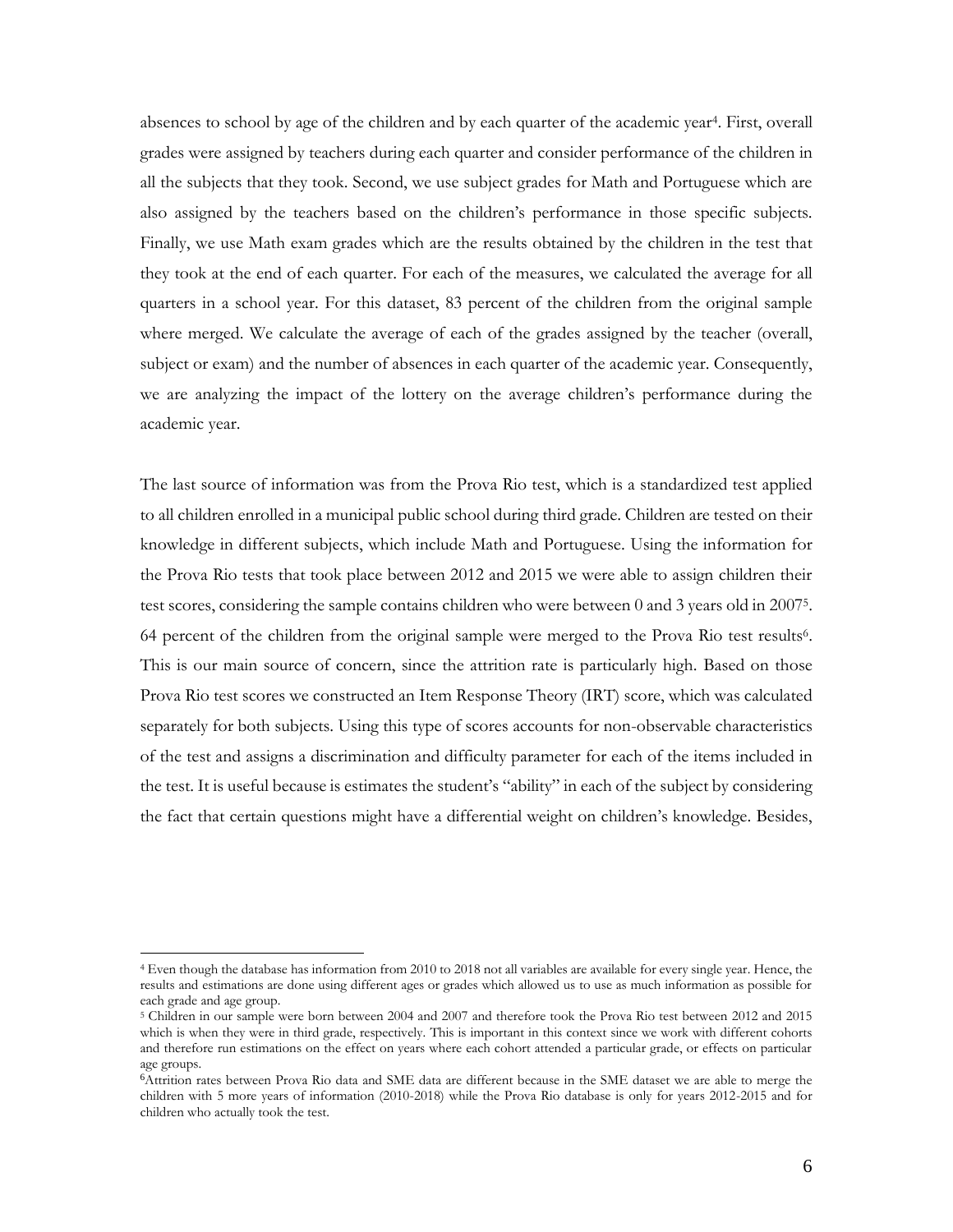we created a combined measure of Math and Portuguese to test for more general results, in which each individual test weights the same in the final score7.

### **4. Identification strategy**

 $\overline{a}$ 

The identification strategy allows us to estimate the effect that winning the lottery had on several children outcomes. However, being able to consistently estimate our parameters of interest lies on the assumption of a pre-treatment balanced sample and that attrition rates are uncorrelated with lottery results. First, we need children exposed to the lottery to be very similar regarding their baseline characteristics. Therefore, we would expect treatment and control groups to have means that are statistically speaking, equal. Column three of Table 1 shows estimates from regressions of each baseline characteristic on the treatment. Results suggest that the lottery was indeed random, since no difference is observed between both groups, except for children with special needs, who seem to have been more likely to win the lottery.

Regarding the attrition rates, as discussed in section 3 they are somewhat high in this context. Finding the children's medium-term outcomes in Prova Rio and SME information is a challenge since not all of them took the exam or enrolled in the public education system. In this sense, there are two potential attritors: those without Prova Rio information and those without SME information. Since the first is a bigger group, we define a child as an attritor if no information for him/her is found in the Prova Rio data. First, table 2 shows estimates from regressions of each baseline characteristics on the attrition variable. We found that in general both groups do not seem to be very different except for incomes (for the whole sample and the control group), whether the child has special needs (for the whole sample and control group) and whether there was violence in the are they lived in (for the whole sample). It seems attritors in the control group have higher incomes, and attritors in the treatment group are more likely to have special needs. This suggests that despite the high attrition rates, based on the baseline characteristics the sample is still balanced. However, it is important to consider there might be other aspects (e.g. non-observable characteristics, post-treatment decisions) that might impact the medium-term academic outcomes of the children and hence our results.

On the other hand, it is important to know whether winning the lottery had any effect on the children becoming attritors. Table 3 shows estimates from regressions of each type of attrition:

<sup>7</sup> We estimate the average of the score in both tests to create the combined test score for Math + Portuguese. For this average both tests are assigned the same weight (50%).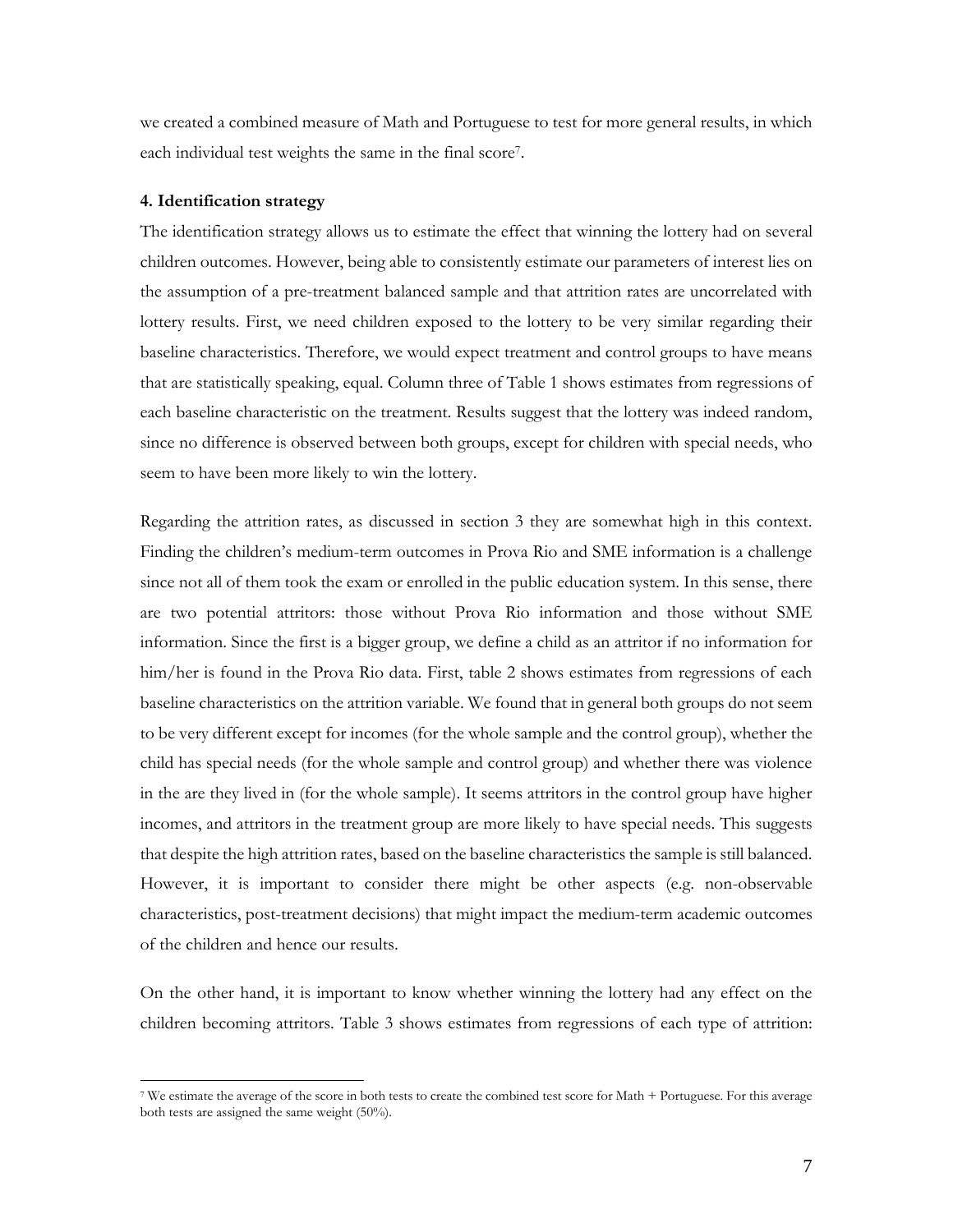Enrollment, Prova Rio test and grades on the treatment variable. For all types, results suggest that winning the lottery made children more likely to drop out of the sample. One possible explanation of this is that those who won the lottery were more likely to enroll in a private school, but we do not have information to confirm this. In particular, we are losing more winners than losers which might also affect our results.

Winning the lottery guaranteed the children could have a slot in the selected daycare center, but parents could decide whether or not to actually enroll their children. One of the concerns about this measure is that lottery losers were not prevented from enrolling elsewhere in that year or applying and actually winning the lottery in later years. Therefore, the lottery was a good indicator of access to daycare but nevertheless it was not a perfect predictor of enrollment. Hence, we estimated and intent to treat (ITT) based on the following equation:

$$
y_{igc} = \beta_0 + \beta_{ITT} L_{igc} + \mathbb{X}\theta + \gamma_{gc} + e_{igc}
$$
 (1)

Where  $y_{igc}$  represents the outcome of interest of child  $i$  in cohort (age group - *turma*)  $g$  in daycare center  $c$ ,  $L_{iqc}$  is a dummy variable that represents whether the child won or lost the lottery where 1 is for the winners and to 0 for losers,  $X$  are baseline child characteristics like gender, income and parents education used as controls,  $\delta_{gc}$  represents a set of fixed effects for each combination of age groups  $g$  and daycare centers  $c$  and  $e_{igc}$  is the error term. Our parameter of interest is  $\beta_{ITT}$ and we would expect it to be positive, as winning the lottery should benefit the children.

Aside from learning the impact that winning the lottery had on different outcomes we are also interested on the impact of *actually* attending<sup>8</sup> day care. However, the decision of enrolling children in day care centers is endogenous. For example, parents who found a way to enroll their children despite losing the lottery may have other characteristics and behaviors that can also affect their children's outcomes. In order to address this issue we estimate a Local Average Effect on the Treated (LATE) estimator using an instrumental variables approach. By instrumenting day care attendance with lottery results we address the endogeneity issue, since lottery results were random and they are a good predictor of attendance. We therefore estimate a local effect, which evaluates the impact of attending day care on the outcomes of children whose attendance was induced by lottery results. Attendance to day care is measured by a variable ranging from 0 to 5 which indicates the number of years children spent enrolled to day care. Equations 2.1 and 2.2 describe how we estimate the LATE effect:

 $\overline{a}$ 

<sup>&</sup>lt;sup>8</sup> We are assuming that children who enrolled in day care actually went.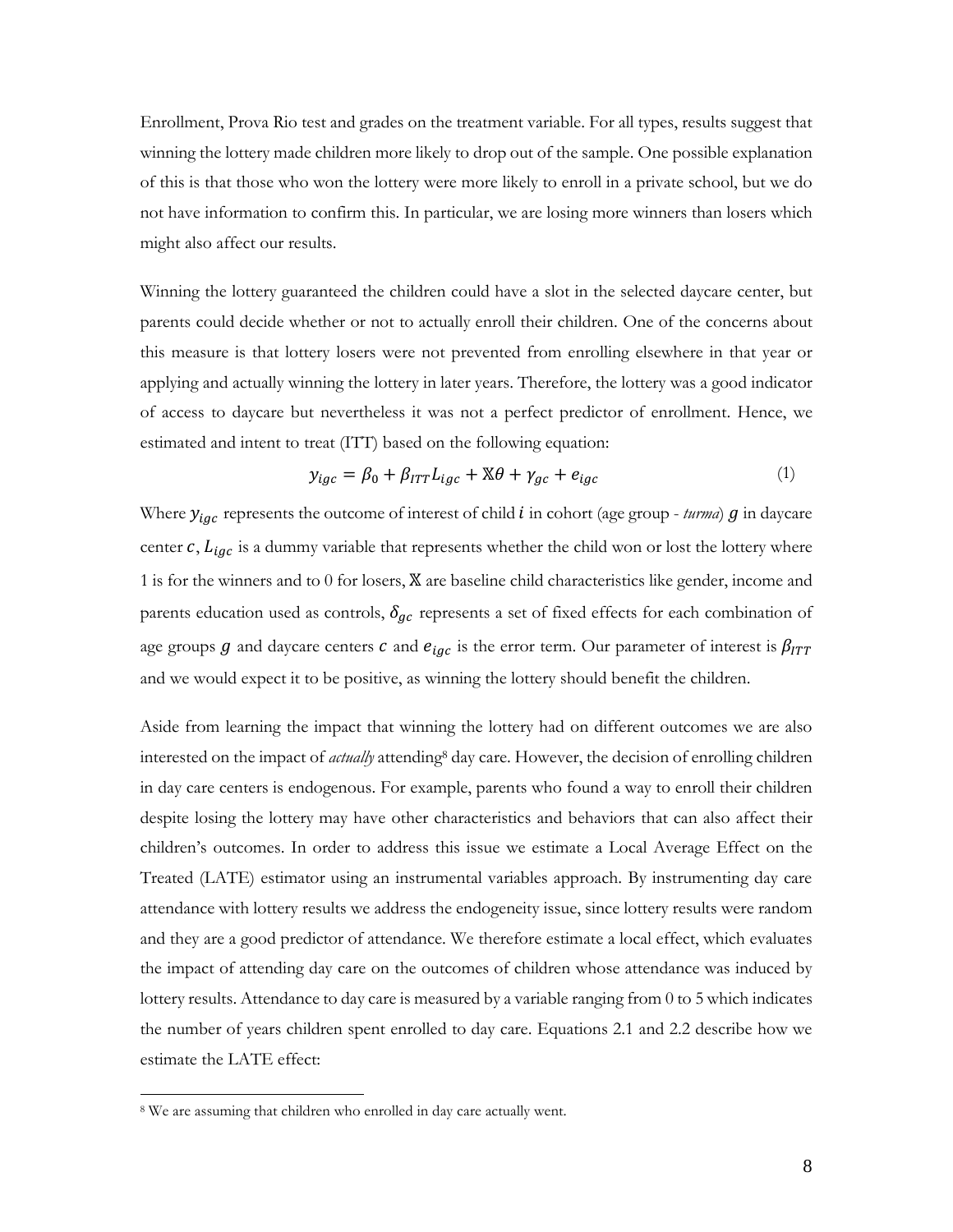$$
y_{igc} = \beta_0 + \beta_{LATE}\hat{A}_{igc} + \mathbb{X}\theta + \gamma_{gc} + e_{igc}
$$
 (2.1)

$$
\hat{A}_{igc} = \delta_0 + \delta_1 L_{igc} + \mathbb{X}\theta + \gamma_{gc} + \varepsilon_{igc}
$$
\n(2.2)

Where  $y_{iqc}$  represents the outcome of interest of child  $i$  in cohort (age group - *turma*)  $g$  in daycare center  $c, \hat{A}_{igc}$  is the instrumented years of enrollment in day care,  $L_{igc}$  is the instrumental variable used that represents whether the child won or lost the lottery where 1 is for the winners and to 0 for losers,  $X$  are baseline child characteristics like gender, income and parents education used as controls,  $\delta_{ac}$  represents a set of fixed effects for each combination of age groups  $g$  and daycare centers  $c$  and  $\varepsilon_{igc}$  is the error term. Our parameter of interest is  $\beta_{LATE}$  and we would expect it to be positive, as enrolling in day care should benefit the children.

Besides estimates from equation 1, we also follow Lee (2009) bounds methodology to check the robustness of our results. The Lee bounds estimator allows us to estimate a lower and an upper bound of our estimator ( $\beta_{ITT}$ ) on the different outcomes. This estimator considers attrition by making extreme assumptions on the missing data. It relies on the assumptions that the treatment was randomly assigned and that the assignment to the treatment only affects attrition in one direction (which is what we do observe in Table 3).

#### **5. Results**

### **5.1 Enrollment between 0-4 years old**

The first outcome of interest is whether winning the lottery influenced parents to enroll children in day care for more years during their early childhood. We used two measures to analyze this enrollment. First, since we have information on different cohorts of children, we evaluated whether the lottery had an impact on the likelihood that children were enrolled in day care for a particular age. Second, we constructed the number of years in which each child was enrolled in day care during their early childhood (0-4 years of age). Table 4 shows the results for the 5 individual enrollment variables by age (Columns 1-5) and for the number of years enrolled (Column 6). The first results show that winning the lottery had a positive and statistically significant impact on the likelihood that children were enrolled in day care for all age groups (0-5). For example, winning the lottery increased this likelihood in 11.6 percentage points for children at age 2. It particularly stands out that the effect of the lottery on these outcomes seems to increase as children become older. Namely, the effect in children with less than 1 year is 7.1 percentage points while it is 12.1 percentage points in children at age 4. These results are relevant since they show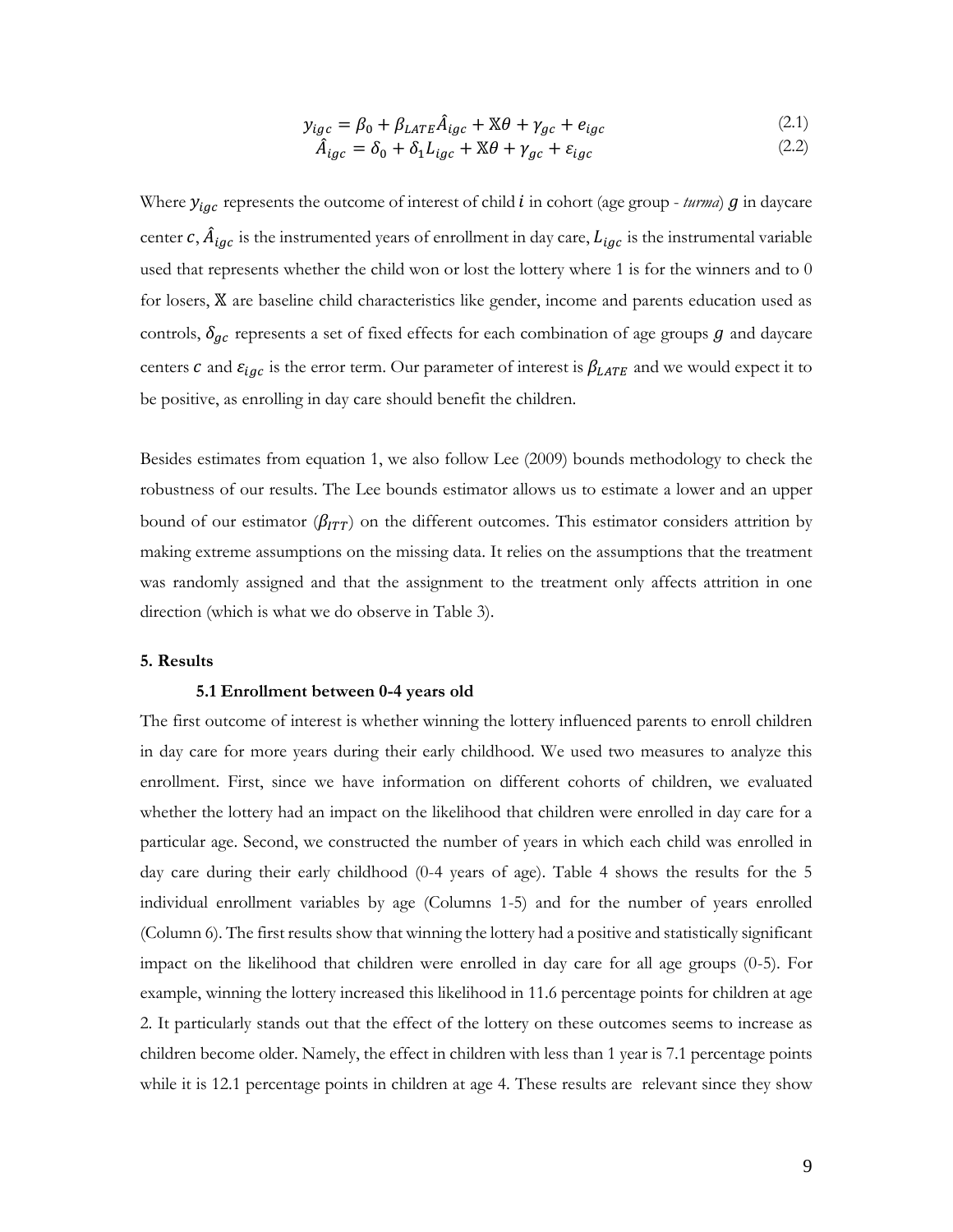that winning the lottery is indeed a good predictor of actual enrollment to day care. On the other hand, results from Column 6 show that winning the lottery increased the number of years that children spent in day care in 0.40, which is almost half a year. For both outcomes of interest, results are consistent to including a set of control variables (Panel B). This suggests that winning the lottery not only increased enrollment for different age groups, but it also increased the amount of time that children spent at day care.

#### **5.2 Learning outcomes**

 $\overline{a}$ 

This section presents the results of the impact of winning the lottery on a series of outcomes regarding the children's school performance. First, we analyze whether winning the lottery had any impact on the children's overall grades<sup>9</sup> at different age groups (6-14). Table 5 suggests that winning the lottery did not have any statistically significant effect on the overall grades of children in school, no matter the age group. However, when analyzing the effect for boys and girls separately, Table 5.1 suggest that boys did benefit from winning the lottery, particularly for ages 7 and 12. Second, we analyzed whether winning the lottery had an effect on grades specific to Math and Portuguese. Table 6 also shows the lottery had no statistically significant effect on this measure. Finally, Table 7 analyzes the effect of winning the lottery on math exam grades to find that the winning lottery has no significant effect. The results on the three outcomes of interest suggest that winning the lottery did not have an impact on the children's academic outcomes. However, these results might also be affected by the high rates of attrition and the problems it generates on the balance of our samples.

Finally, we analyze the effect of winning the lottery on the number of absences of the children during the school year by age groups. Table 8 shows these effects, and results suggest that winning the lottery did have some effect on how much children missed school, for some particular age groups. First, winning the lottery reduced the average yearly absences in 0.76 days per year for 4 year old's. On average, children missed 4.73 days of school per year at this age group, which means that this effect accounts for around 16 percent of average absences. Besides, Panel C shows that this effect is much bigger for children whose attendance to day care was influenced by winning the lottery. In this case, one additional year of attendance to day care meant 1.9 days less of yearly absences at age 4, which represents 40 percent of average absences in this age group. Very similar

As discussed in section 3, the grades variables are available for each quarter of the academic year, but we averaged them to get an image on how winning the lottery affected overall average grades for children.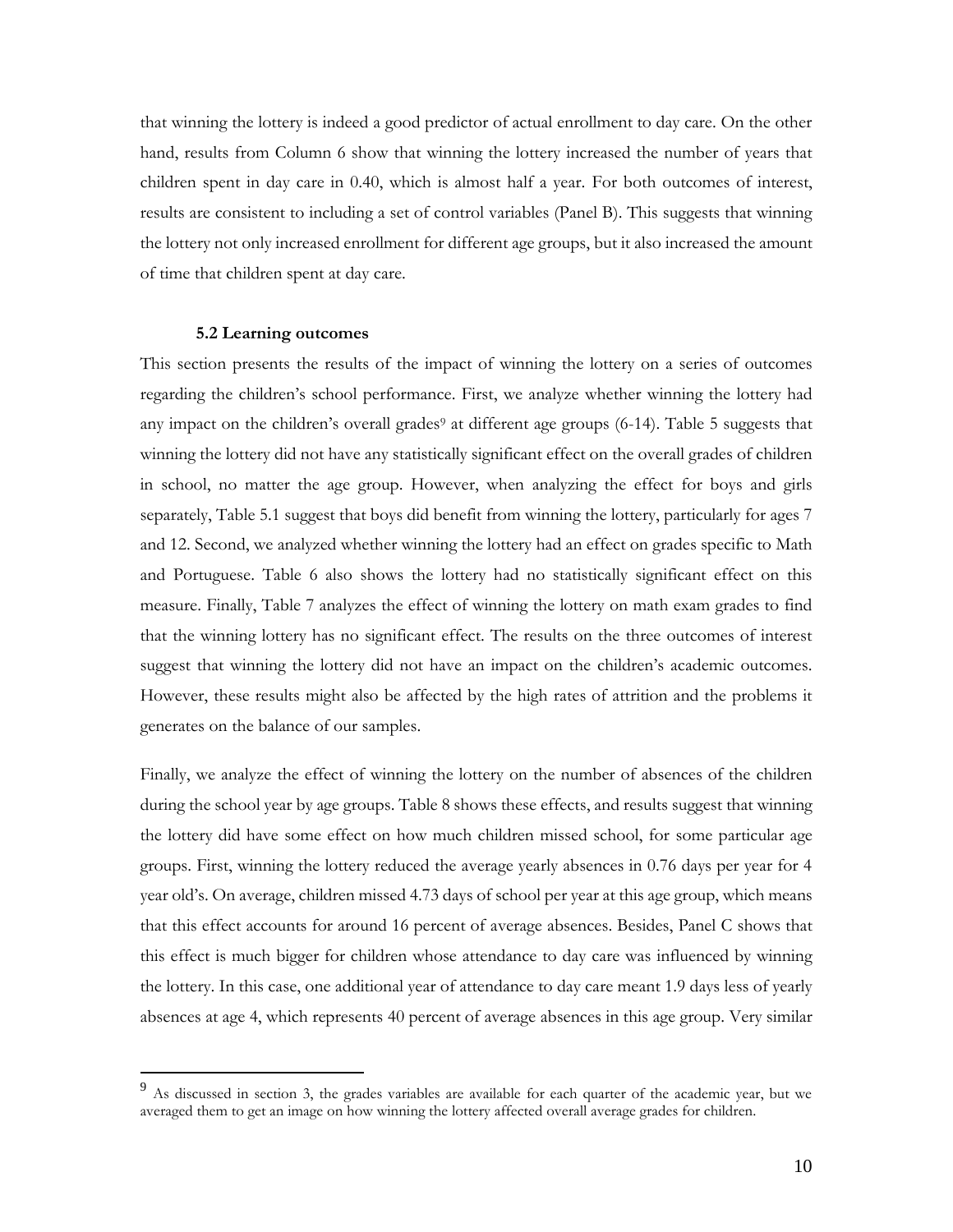results are also found for yearly absences to school at age 12. Despite these results being encouraging, they are not conclusive enough about the effectiveness of the lottery on children's attendance to school, since we only observe statistically significant results for specific age groups.

#### **5.3 Standardized tests (Prova Rio)**

This section analyzes the impact of the lottery on the IRT test scores that the children obtained for Mathematics, Portuguese and a combined measure of both in the Prova Rio test applied to them in the third grade. Table 9 shows that winning the lottery had no significant impact on these test scores. However, Table 9.1 shows that when comparing boys and girls separately, it seems that boys who won the lottery benefit from with respect to their test scores in Portuguese. Namely, boys that won the lottery increased their test scores in Portuguese in 6.3 percentage points. As with the previous section, our results are not conclusive due to the problems that the high levels of attrition may cause.

#### **5.4 Lee bounds results**

As mentioned earlier, Lee bounds estimators provide and upper and lower bound of the effects of the intervention by making some extreme assumptions on the attritors. Considering the high levels of attrition in our sample, we estimate Lee bounds on some of the outcomes from previous sections in order to check the results found. First, Table 10 estimates lower and upper bounds of the effect of winning the lottery on the results for Prova Rio tests. Consistent with the previous section, we do not find statistically significant results. On the other hand, table 11 estimates lower an upper bounds for the effect of winning the lottery on the average absences of children by years of age. Contrasting with the previous results, the bounds contain zero, meaning the effect of winning the lottery is not statistically different than zero. Table 12 shows something very similar when we analyze the effect of winning the lottery on the overall grades for boys, these estimators, unlike previous sections, show that the effect of winning the lottery is not statistically different than zero. Results found in this section point out the mentioned problem of attrition that we have in the sample. Lee bounds estimators consider the missing information, and show that once accounted for, some of the previous results found become statistically insignificant.

#### **6. Conclusion**

In general, our results are not conclusive with respect to the effect that winning the lottery had on children's medium term academic outcomes. However, this could be associated to the high levels of attrition in the sample. We are unable to observe the outcomes of a number children who won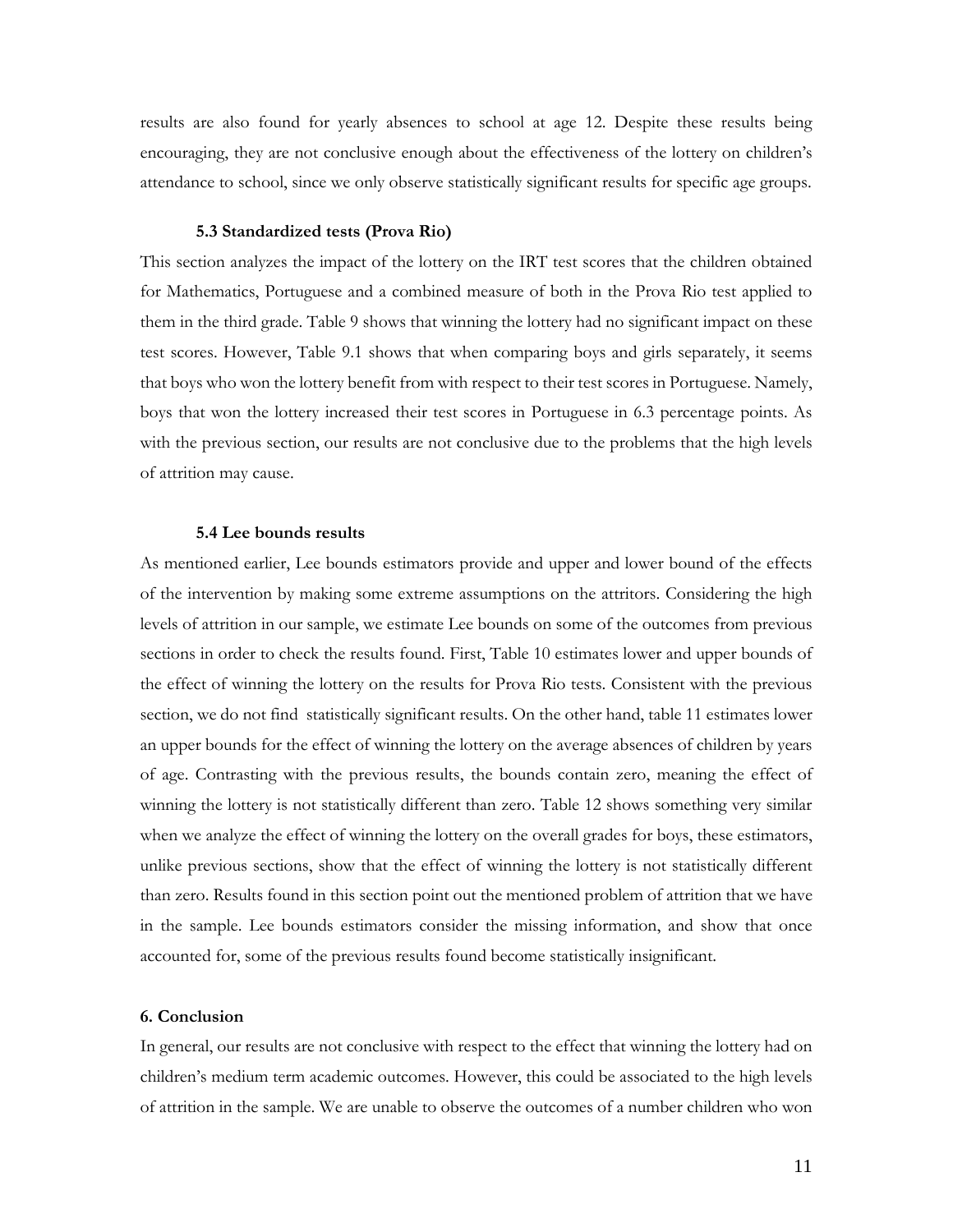the lottery but did not enroll in municipal state schools, and therefore, unable to assess whether winning the lottery left them better off than their counterparts. In this sense, analyzing the medium term academic impact of this lottery requires more data on all the participants.

Despite this, we do find that winning the lottery had a significantly positive impact on day care attendance, which means that the lottery worked to influence parents whose children won the lottery to actually enroll them. Considering the positive effects that attending day care can have on children's early development, this shows that the lottery at least increased attendance to day care for children in Rio de Janeiro. Besides, we find that winning the lottery has a statistically significant effect on how much the children are absent once they are in primary school. This suggests that lottery winners were more likely to attend school on a regular basis, which could leave them better off, considering the positive impacts that attending school has on children's growth and development. We also find that boys benefitted from winning the lottery in their overall grades and Portuguese results in the Prova Rio test.

These results show that the lottery that provided access to day care indeed left the winners better off than their counterparts. However, further research should be done in order to assess if the lottery had an impact on academic outcomes, particularly also considering children who did not enroll in public municipal schools. This is of great importance considering the costs of these types of interventions. Being able to quantify the effect that they have on children's development can help policy makers asses which interventions are more cost-effective. This project is a step in assessing those effects and what challenges might arise when attempting to estimate them. Despite the fact that our results are not conclusive on the long-term effects that this intervention had, this should not be interpreted as if the intervention had no effect at all, especially since attrition rates were important. Without being able to observe the outcomes of all children involved in the study, making a conclusion regarding its effect on medium term academic outcomes is not possible.

#### **References**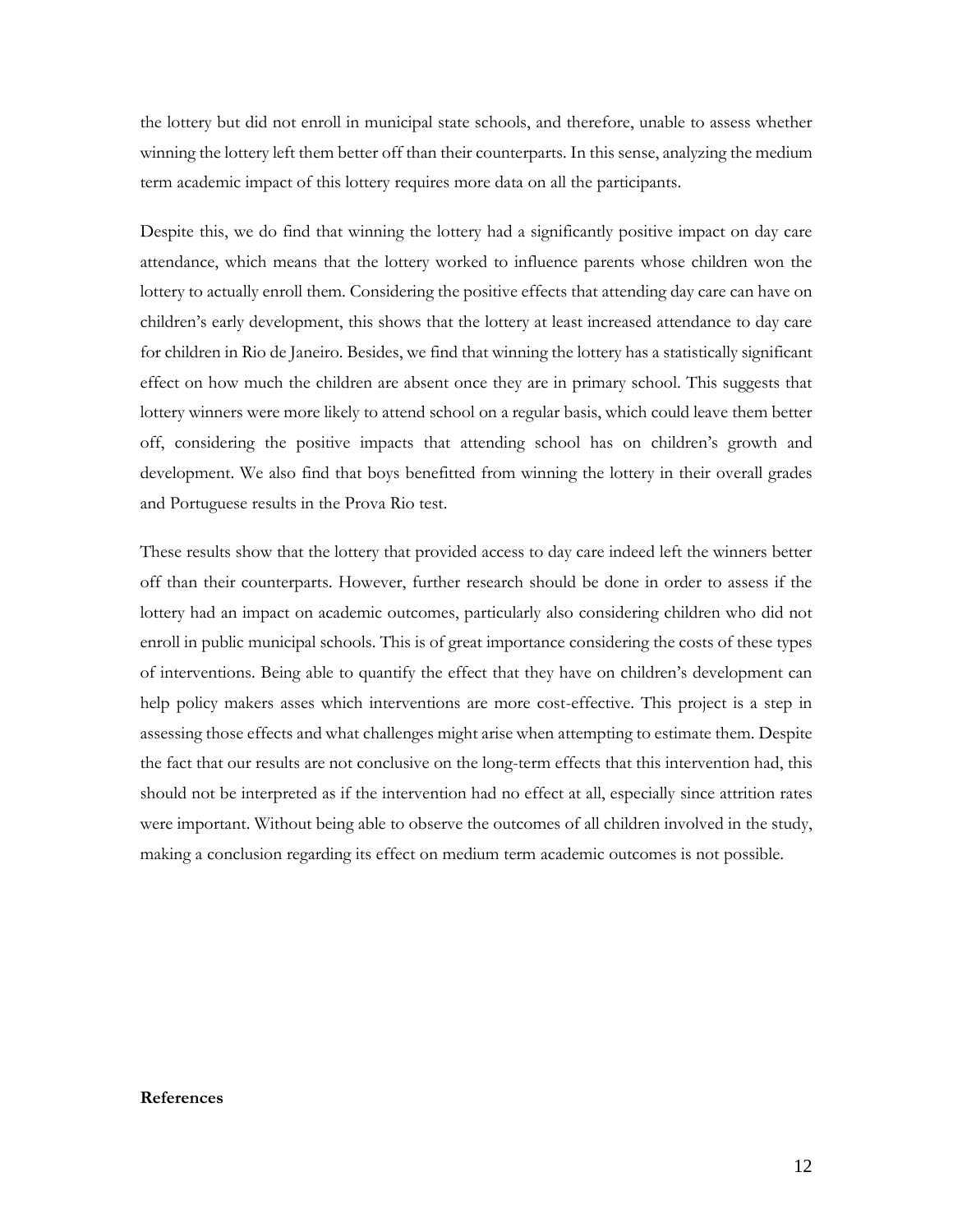Attanasio, O, Paes de Barros, R, Carneiro, P, Evans, D, Lima, L., Olinto, P and Schady, N, (2017). *Impact of free availablity of public childcare on labour supply and child development in Brazil,* 3ie Impact Evaluation Report 58. New Delhi: International Inivitative for Impact Evaluation(3ie).

Carneiro, P., & Heckman, J. (2003). Human Capital Policy. In J. Heckman, & A. Krueger (Eds.). *Inequality in America: What Role for Human Capital Policies?* (pp. 77-240). Cambridge, MA: MIT Press.

Lee, D. (2009). Training, Wages, and Sample Selection: Estimating Sharp Bounds on Treatment Effects. *The Review of Economic Studies*, 6, 1072-1102.

Lima, Lycia Silva e. Essays on human capital investments in Brazil (2019).

Nelson, C.A., & Sheridan, M. (2011). Lessons from Neuroscience Research for Understanding Causal Links between Family and Neighborhood Characteristics and Educational Outcomes. In G. J. Duncan & R. J. Murnane (Eds.). *Whither Opportunity? Rising Inequality, Schools and Children's Life Chances* (pp. 27-46). New York, NY: Russell Sage Foundation.

Paes de Barros, R., P. Olinto, T. Lunde, and M. Carvalho (2011). "*The impact of access to free childcare on women's labor market outcomes: Evidence from a randomized trial in low- income neighborhoods of Rio de Janeiro*," prepared for the World Bank Economists' Forum.

Reimão, Maira E. Department if Agricultural and Resource Economics. *Day care, durables and credit constraints: Evidence from Rio de Janeiro,* (2014).

Shonkoff, J., Garner, A., Committee on Psychosocial Aspects of Child and Family Health, Committee on Early Childhood, Adoption and Dependent Care, Section on Developmental and Behavioral Pediatrics (2012). The Lifelong Effects on Early Childhood Adversity and Toxic Stress. *Pediatrics* 129(1), 232-246.

Shonkoff, J., & Phillips, D. (2000). *From neurons to neighborhoods: The science of early childhood.* Washington D.C.: National Academy Press.

## **Tables**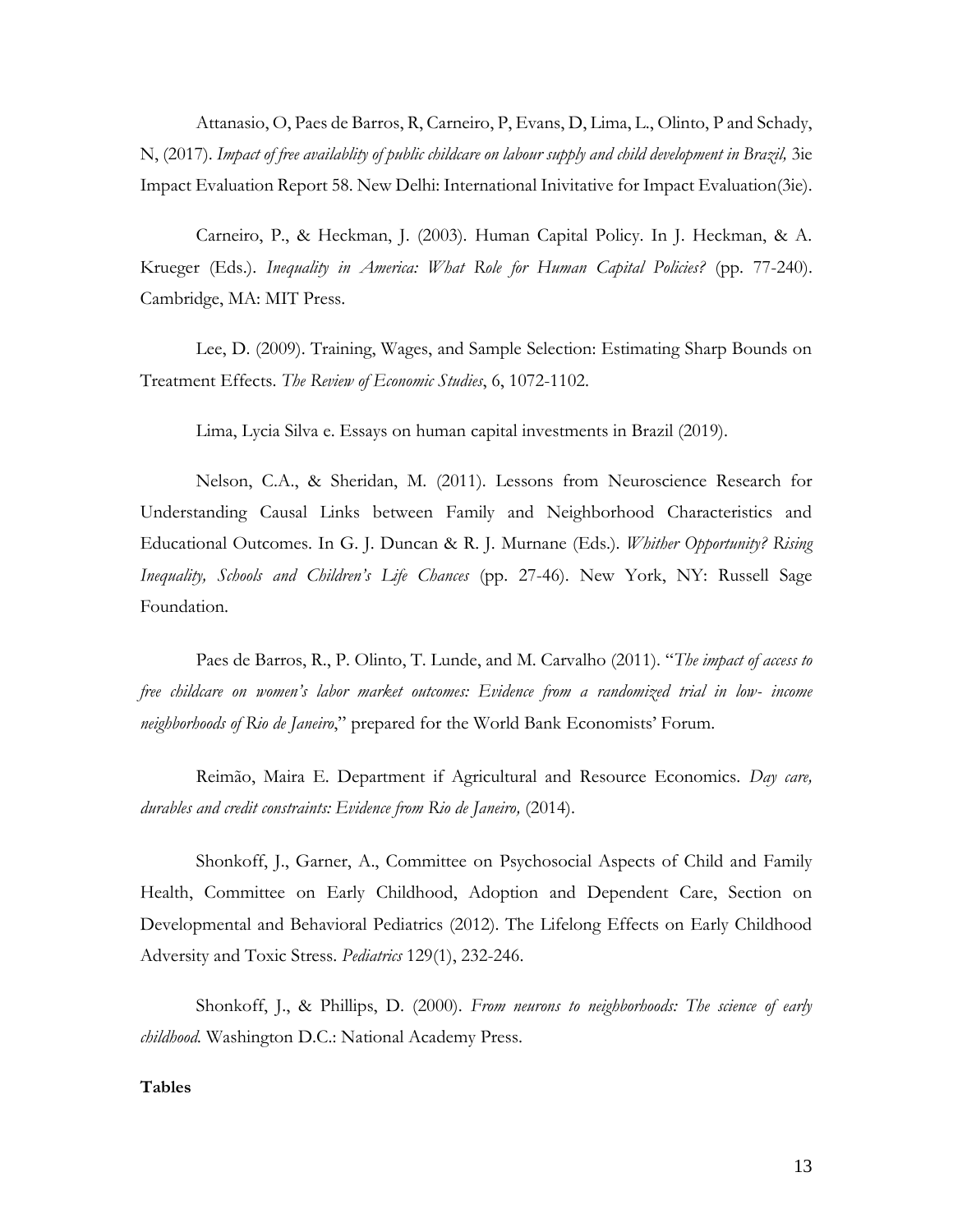|                                                  |      | Treatment  |      | Control    | Difference |
|--------------------------------------------------|------|------------|------|------------|------------|
|                                                  | N    | (1)        | N    | (2)        | (3)        |
| Sex $(1=M)$                                      | 5241 | 0.53       | 7536 | 0.517      | 0.014      |
|                                                  |      | (0.499)    |      | (0.5)      | (0.009)    |
| Number of people in household                    | 5456 | 4.637      | 7913 | 4.687      | $-0.050$   |
|                                                  |      | (4.362)    |      | (4.403)    | (0.077)    |
| Income                                           | 5398 | 639.002    | 7849 | 608.272    | 30.731     |
|                                                  |      | (2925.293) |      | (2609.857) | (48.498)   |
| Child caregiver works                            | 5454 | 0.679      | 7931 | 0.685      | $-0.006$   |
|                                                  |      | (0.467)    |      | (0.464)    | (0.008)    |
| Child caregiver needs daycare to be able to work | 5357 | 0.986      | 7738 | 0.987      | $-0.001$   |
|                                                  |      | (0.118)    |      | (0.115)    | (0.002)    |
| Chronic health problems (Child)                  | 5457 | 0.084      | 7924 | 0.081      | 0.003      |
|                                                  |      | (0.277)    |      | (0.273)    | (0.005)    |
| Special needs (Child)                            | 5453 | 0.032      | 7926 | 0.001      | $0.031***$ |
|                                                  |      | (0.175)    |      | (0.032)    | (0.002)    |
| Violence in the area where they live             | 5455 | 0.075      | 7924 | 0.081      | $-0.006$   |
|                                                  |      | (0.264)    |      | (0.273)    | (0.005)    |
| Family member abuses alcohol                     | 5456 | 0.125      | 7928 | 0.13       | $-0.005$   |
|                                                  |      | (0.331)    |      | (0.337)    | (0.006)    |
| Family member uses drugs                         | 5457 | 0.091      | 7917 | 0.086      | 0.005      |
|                                                  |      | (0.288)    |      | (0.28)     | (0.005)    |

## **Table 1. Sample balance (Treatment vs. Control)**

## **Table 2. Sample balance (Attritors vs. Non-attritors)**

|                                                       | Whole      | Treatment | Control   |
|-------------------------------------------------------|------------|-----------|-----------|
|                                                       | sample     | group     | group     |
|                                                       | (1)        | (2)       | (3)       |
| Sex $(1 = M)$                                         | 0.013      | 0.015     | 0.009     |
|                                                       | (0.009)    | (0.014)   | (0.012)   |
| Number of people in household                         | $-0.039$   | $-0.010$  | $-0.055$  |
|                                                       | (0.079)    | (0.121)   | (0.105)   |
| Income                                                | 85.450*    | 23.887    | 128.194** |
|                                                       | (49.669)   | (81.269)  | (62.601)  |
| Child caregiver works                                 | 0.009      | 0.021     | 0.001     |
|                                                       | (0.008)    | (0.013)   | (0.011)   |
| Child caregiver needs to send child to creche to work | 0.001      | 0.002     | 0.000     |
|                                                       | (0.002)    | (0.003)   | (0.003)   |
| Chronic health problems (Child)                       | $-0.006$   | $-0.007$  | $-0.006$  |
|                                                       | (0.005)    | (0.008)   | (0.007)   |
| Special needs (Child)                                 | $0.006***$ | $0.009*$  | 0.000     |
|                                                       | (0.002)    | (0.005)   | (0.001)   |
| Violence in the area where they live                  | $-0.011**$ | $-0.012$  | $-0.009$  |
|                                                       | (0.005)    | (0.007)   | (0.007)   |
| Family member abuses alcohol                          | $-0.002$   | 0.003     | $-0.005$  |
|                                                       | (0.006)    | (0.009)   | (0.008)   |
| Family member uses drugs                              | $-0.003$   | 0.000     | $-0.005$  |
|                                                       | (0.005)    | (0.008)   | (0.007)   |

Notes: A child is considered an attritor if no information for him/her is available for Prova Rio scores (attrition=1). Columns (1), (2) and (3) show the test for differences in baseline variables means by attritors and non-attritors, each cell being one separate regression. Standard errors are reported in parenthesis.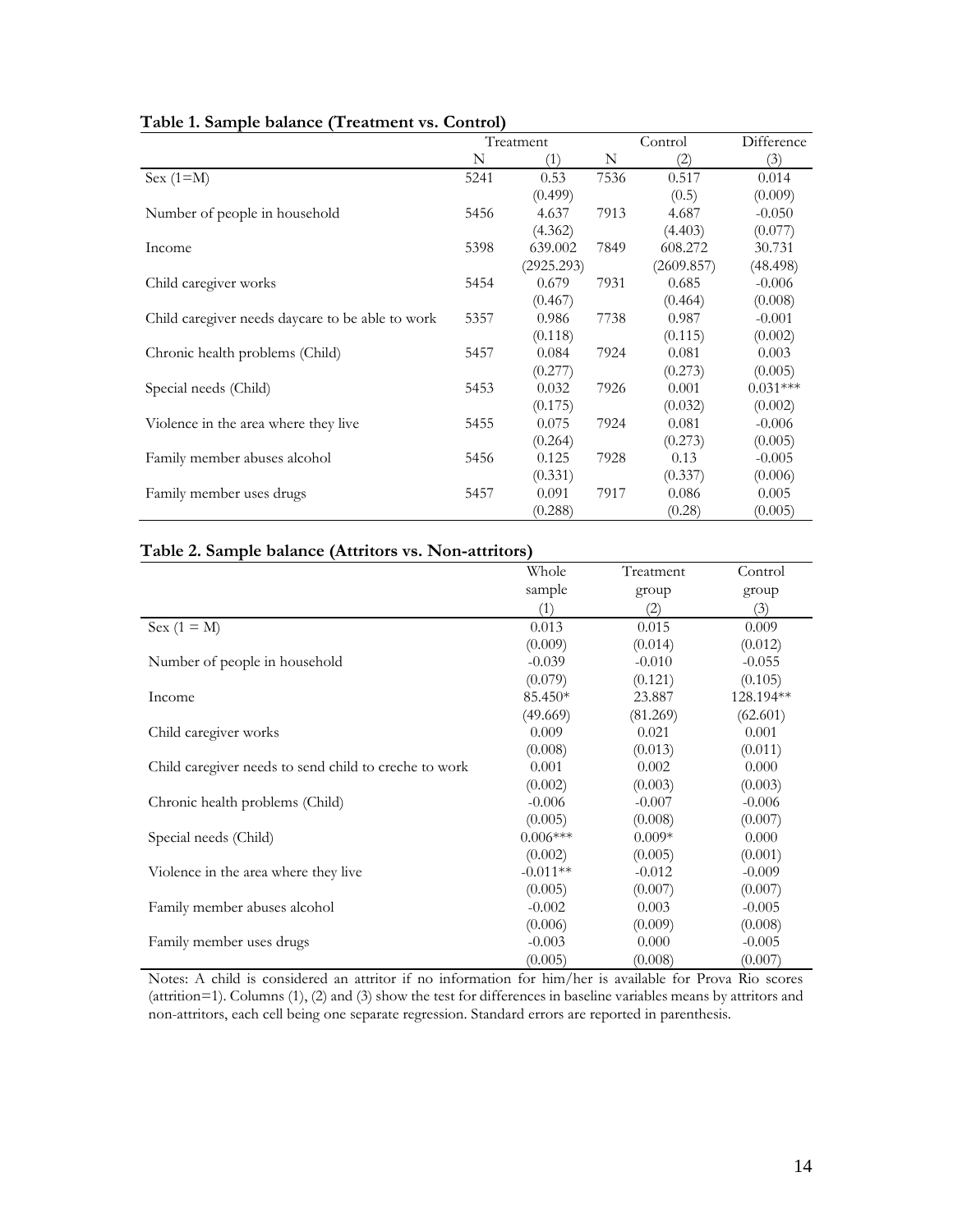|                           | . .               |                                                                                                                                                |                   |                   |             |
|---------------------------|-------------------|------------------------------------------------------------------------------------------------------------------------------------------------|-------------------|-------------------|-------------|
|                           | Enrolment         | Prova Rio score                                                                                                                                | Overall<br>Grades | Subject<br>Grades | Exam Grades |
|                           | $\left( 1\right)$ | $\left( 2\right)$                                                                                                                              | (3)               | (4)               | (5)         |
| Lottery $(1 = w \circ n)$ | $0.064***$        | $0.034***$                                                                                                                                     | $0.068***$        | $0.039***$        | $0.063***$  |
|                           | (0.009)           | (0.010)                                                                                                                                        | (0.008)           | (0.010)           | (0.009)     |
| <b>Observations</b>       | 13,660            | 13,660                                                                                                                                         | 13,660            | 13,660            | 13,660      |
|                           |                   | Note: $C_1$ , and $\langle A \rangle$ to $\langle E \rangle$ there the effect of minutes the lottens on as lot may of ethicial All accurations |                   |                   |             |

**Table 3. Effect of winning the lottery on attrition by type**

**Note:** Columns (1) to (5) show the effect of winning the lottery on each type of attrition. All regressions include lottery fixed effects and lottery clusters. Standard errors reported in parenthesis.

| Table 4: Effect of winning lottery on enrollment rates for 0-4 year olds |  |
|--------------------------------------------------------------------------|--|
|                                                                          |  |

|                           |            |            | Enrolment at age |            | Number of years of               |                    |  |
|---------------------------|------------|------------|------------------|------------|----------------------------------|--------------------|--|
|                           | $\theta$   |            | 2                | 3          | 4                                | enrolment from 0-4 |  |
|                           | ′1`        | 2          | (3)              | (4)        | (5                               | (6)                |  |
|                           |            |            |                  |            | Panel A: Bivariate regression    |                    |  |
| Lottery $(1 = w \circ n)$ | $0.071***$ | $0.092***$ | $0.116***$       | $0.127***$ | $0.121***$                       | $0.402***$         |  |
|                           | (0.018)    | (0.016)    | (0.012)          | (0.014)    | (0.014)                          | (0.028)            |  |
| Observations              | 2,318      | 6,741      | 11,930           | 13,604     | 13,604                           | 13,660             |  |
|                           |            |            |                  |            | Panel B: Multivariate regression |                    |  |
| Lottery $(1 = w \circ n)$ | $0.091***$ | $0.087***$ | $0.129***$       | $0.130***$ | $0.126***$                       | $0.420***$         |  |
|                           | (0.030)    | (0.017)    | (0.014)          | (0.017)    | (0.018)                          | (0.035)            |  |
| Observations              | 1,266      | 3,842      | 6,961            | 7,897      | 7,897                            | 7,917              |  |

**Notes:** Columns (1) to (5) show the effect of winning the lottery on the enrollment in day care for children of 0, 1, 2, 3 and 4 years of age, respectively. Column (6) shows this effect on the number of years spent in day care for children from 0-4 years of age. Panel A estimates regressions without a set of control variables whilst Panel B controls for gender, whether the families are beneficiaries of social programs, income and parent's education. All regressions include lottery fixed effects and lottery clusters. Standard errors reported in parenthesis.

| Table 5: Effect of winning the lottery on overall grades by age groups |  |  |  |             |  |  |  |  |  |  |
|------------------------------------------------------------------------|--|--|--|-------------|--|--|--|--|--|--|
| Overall grades at age                                                  |  |  |  |             |  |  |  |  |  |  |
|                                                                        |  |  |  | $\sim$ 0 10 |  |  |  |  |  |  |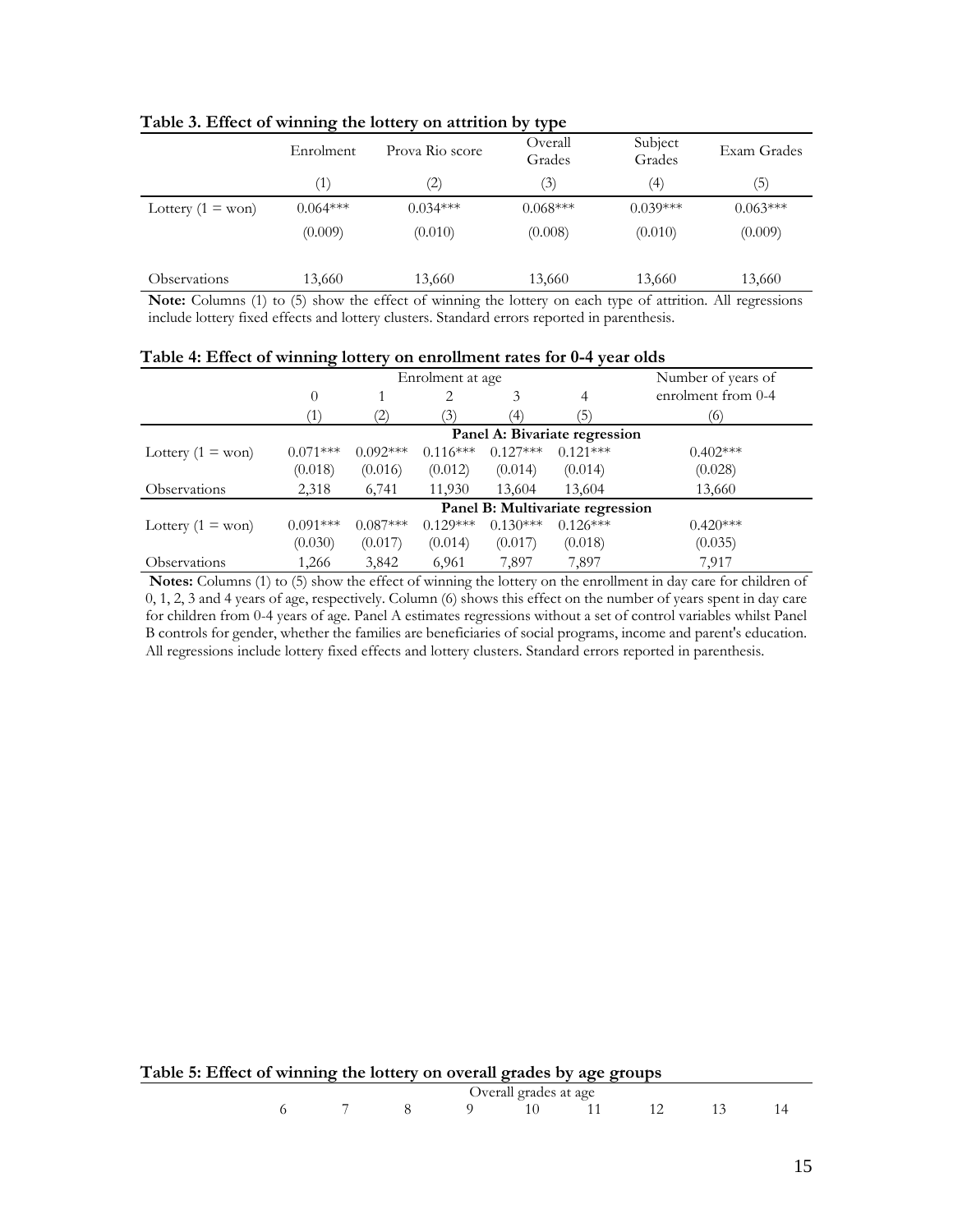|                       |         | (2)      | (3)     | (4)                               | (5)      | (6)      |          | (8)      | (9)      |
|-----------------------|---------|----------|---------|-----------------------------------|----------|----------|----------|----------|----------|
|                       |         |          |         | Panel A: Bivariate regressions    |          |          |          |          |          |
| Lottery $(1=$ won $)$ | 0.029   | 0.030    | 0.007   | $-0.003$                          | $-0.001$ | $-0.012$ | 0.022    | $-0.017$ | $-0.033$ |
|                       | (0.024) | (0.024)  | (0.024) | (0.022)                           | (0.022)  | (0.020)  | (0.024)  | (0.024)  | (0.050)  |
| <b>Observations</b>   | 6,265   | 9,537    | 9,593   | 9.557                             | 9.528    | 9,478    | 7,922    | 4,770    | 1,138    |
|                       |         |          |         | Panel B: Multivariate regressions |          |          |          |          |          |
| Lottery $(1=$ won $)$ | 0.010   | $-0.002$ | 0.015   | $-0.026$                          | $-0.007$ | 0.006    | $-0.005$ | 0.005    | 0.022    |
|                       | (0.035) | (0.031)  | (0.033) | (0.031)                           | (0.029)  | (0.028)  | (0.030)  | (0.032)  | (0.077)  |
| Observations          | 3,717   | 5.576    | 5,583   | 5,533                             | 5,499    | 5,473    | 4,601    | 2,827    | 641      |

**Notes:** Columns (1) to (9) show the effect of winning the lottery on the overall grades for children aged 4-14 respectively. Panel A estimates regressions without a set of control variables whilst Panel B controls for children's gender, whether his/her household is beneficiary of social programs, household income and parent's education. All regressions include lottery fixed effects and lottery clusters. Standard errors reported in parenthesis.

|              | Panel C: IV regressions |         |         |          |          |          |         |          |          |  |
|--------------|-------------------------|---------|---------|----------|----------|----------|---------|----------|----------|--|
| Attendance   | 0.062                   | 0.064   | 0.015   | $-0.006$ | $-0.002$ | $-0.026$ | 0.047   | $-0.040$ | $-0.178$ |  |
|              | (0.049)                 | (0.050) | (0.051) | (0.047)  | (0.045)  | (0.041)  | (0.051) | (0.055)  | (0.252)  |  |
| Observations | 6.265                   | 9.537   | 9.593   | 9.557    | 9.528    | 9.478    | 7.922   | 4.770    | 1.138    |  |
|              |                         |         |         |          |          |          |         |          |          |  |

**Notes:** Columns (1) to (9) show the effect of attendance to day care, instrumented by lottery results, on the overall grades for children aged 6-14 respectively. All regressions include lottery fixed effects and lottery clusters. Standard errors reported in parenthesis.

|  |  |  |  |  | Table 5.1: Effect of winning the lottery on overall grades by gender |
|--|--|--|--|--|----------------------------------------------------------------------|
|  |  |  |  |  |                                                                      |

|                            |         | Overall grades at age |          |          |                |          |          |          |          |  |  |
|----------------------------|---------|-----------------------|----------|----------|----------------|----------|----------|----------|----------|--|--|
|                            | 6       |                       | 8        | 9        | 10             | 11       | 12       | 13       | 14       |  |  |
|                            | Ί)      | 2)                    | (3)      | (4)      | (5)            | (6)      |          | (8)      | (9)      |  |  |
|                            |         |                       |          |          | Panel A: Boys  |          |          |          |          |  |  |
| Lottery $(1 = w \circ n)$  | 0.014   | $0.074**$             | 0.015    | 0.012    | 0.021          | 0.012    | $0.061*$ | 0.007    | 0.006    |  |  |
|                            | (0.036) | (0.036)               | (0.036)  | (0.032)  | (0.031)        | (0.030)  | (0.033)  | (0.036)  | (0.078)  |  |  |
| Observations               | 3,102   | 4,675                 | 4,685    | 4,668    | 4,643          | 4,638    | 3,907    | 2,340    | 529      |  |  |
|                            |         |                       |          |          | Panel B: Girls |          |          |          |          |  |  |
| Lottery $(1 = w \circ n)$  | 0.021   | $-0.007$              | $-0.008$ | $-0.029$ | $-0.019$       | $-0.035$ | $-0.027$ | $-0.034$ | $-0.082$ |  |  |
|                            | (0.041) | (0.040)               | (0.040)  | (0.038)  | (0.035)        | (0.034)  | (0.039)  | (0.039)  | (0.095)  |  |  |
| <i><b>Observations</b></i> | 2,800   | 4,271                 | 4,301    | 4,281    | 4,273          | 4,243    | 3,539    | 2,140    | 529      |  |  |

**Notes:** Columns (1) to (9) show the effect of winning the lottery on the overall grades for children aged 6-14 respectively. Regressions include lottery fixed effects and lottery clusters. Standard errors reported in parenthesis.

**Table 6: Effect of winning lottery on subject grades by years of age**

| Math | Portuguese            |
|------|-----------------------|
|      | Subject grades at age |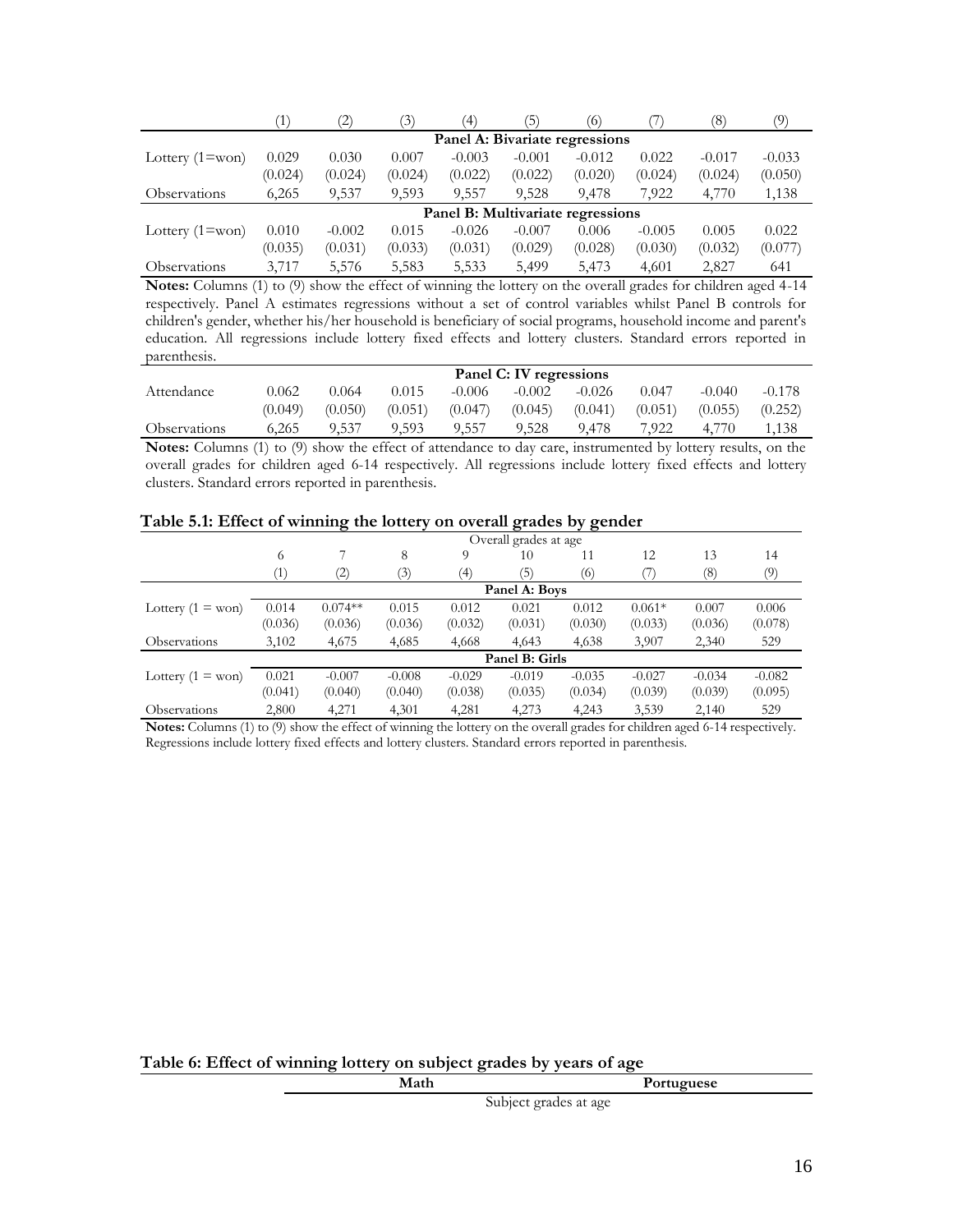|                           |          | 12       | 13       | 14                                | 11               | 12       | 13       | 14       |
|---------------------------|----------|----------|----------|-----------------------------------|------------------|----------|----------|----------|
|                           |          | 2)       | (3)      | $\left( 4\right)$                 | $\left(5\right)$ | (6)      |          | (8)      |
|                           |          |          |          | Panel A: Bivariate regressions    |                  |          |          |          |
| Lottery $(1 = w \circ n)$ | $-0.075$ | $-0.076$ | $-0.077$ | $-0.078$                          | $-0.079$         | $-0.080$ | $-0.081$ | $-0.082$ |
|                           | (0.085)  | (0.062)  | (0.062)  | (0.142)                           | (0.079)          | (0.061)  | (0.063)  | (0.142)  |
| <b>Observations</b>       | 3,020    | 6,115    | 4.138    | 1,036                             | 3,020            | 6,119    | 4,158    | 1,045    |
|                           |          |          |          | Panel B: Multivariate regressions |                  |          |          |          |
| Lottery $(1 = w \circ n)$ | $-0.040$ | 0.005    | $-0.062$ | 0.278                             | 0.016            | $-0.013$ | 0.038    | 0.127    |
|                           | (0.106)  | (0.086)  | (0.082)  | (0.192)                           | (0.107)          | (0.079)  | (0.080)  | (0.200)  |
| Observations              | 1,836    | 3,655    | 2,509    | 596                               | 1,836            | 3,657    | 2,519    | 600      |

**Notes:** Columns (1) to (8) show the effect of winning the lottery on the subject grades in Math and Portuguese for children aged 11-14 respectively. Panel A estimates regressions without a set of control variables whilst Panel B controls for children's gender, whether his/her household is beneficiary of social programs, household income and parent's education. Regressions include lottery fixed effects and lottery clusters. Standard errors reported in parenthesis.

|                     |          |         |          | Panel C: IV regressions |          |         |          |         |
|---------------------|----------|---------|----------|-------------------------|----------|---------|----------|---------|
| Attendance          | $-0.147$ | 0.078   | $-0.184$ | 0.036                   | $-0.035$ | 0.049   | $-0.119$ | 0.233   |
|                     | (0.156)  | (0.126) | (0.141)  | (0.793)                 | (0.144)  | (0.123) | (0.146)  | (0.809) |
| <b>Observations</b> | 3.020    | 6.115   | 4.138    | 1.036                   | 3.020    | 6.119   | 4.158    | .045    |

**Notes:** Columns (1) to (8) show the effect of attendance to day care, instrumented by lottery results, on the subject grades for children aged 11-14 respectively. All regressions include lottery fixed effects and lottery clusters. Standard errors reported in parenthesis.

|                           |                              |                   |          |          | Math exams at age                 |          |          |         |
|---------------------------|------------------------------|-------------------|----------|----------|-----------------------------------|----------|----------|---------|
|                           |                              | 8                 | 9        | 10       | 11                                | 12       | 13       | 14      |
|                           | $\left\lceil 1 \right\rceil$ | $\left( 2\right)$ | (3)      | (4)      | (5)                               | (6)      |          | (8)     |
|                           |                              |                   |          |          | Panel A: Univariate regressions   |          |          |         |
| Lottery $(1 = w \circ n)$ | 0.024                        | 0.053             | $-0.012$ | $-0.029$ | $-0.011$                          | 0.002    | 0.037    | 0.200   |
|                           | (0.075)                      | (0.052)           | (0.049)  | (0.044)  | (0.046)                           | (0.051)  | (0.056)  | (0.149) |
| <b>Observations</b>       | 4,534                        | 9,213             | 9,411    | 9,338    | 9,342                             | 7,812    | 4,696    | 1,121   |
|                           |                              |                   |          |          | Panel B: Multivariate regressions |          |          |         |
| Lottery $(1 = w \circ n)$ | 0.062                        | 0.024             | $-0.050$ | $-0.067$ | 0.003                             | $-0.015$ | $-0.016$ | 0.130   |
|                           | (0.097)                      | (0.069)           | (0.065)  | (0.055)  | (0.059)                           | (0.071)  | (0.083)  | (0.208) |
| Observations              | 2,691                        | 5,407             | 5,462    | 5,405    | 5,396                             | 4,558    | 2,789    | 639     |

**Table 7: Effect of winning lottery on math exams grades by years of age**

**Notes:** Columns (1) to (8) show the effect of winning the lottery on math exams grades for children aged 7-14 respectively. Panel A estimates regressions without a set of control variables whilst Panel B controls for children's gender, whether his/her household is beneficiary of social programs, household income and parent's education. Regressions include lottery fixed effects and lottery clusters. Standard errors reported in parenthesis.

|                     |         |         |          |          | Panel C: IV regressions |         |         |         |
|---------------------|---------|---------|----------|----------|-------------------------|---------|---------|---------|
| Attendance          | 0.051   | 0.113   | $-0.026$ | $-0.061$ | $-0.023$                | 0.005   | 0.087   | 1.156   |
|                     | (0.149) | (0.109) | (0.101)  | (0.090)  | (0.094)                 | (0.108) | (0.130) | (0.911) |
| <b>Observations</b> | 4.534   | 9,213   | 9.411    | 9,338    | 9,342                   | 7.812   | 4.696   | 1.121   |

**Notes:** Columns (1) to (8) show the effect of attendance to day care, instrumented by lottery results, on the math exam grades for children aged 7-14 respectively. All regressions include lottery fixed effects and lottery clusters. Standard errors reported in parenthesis.

| Table 8: Effect of winning the lottery on yearly absences to school by years of age |  |  |  |                                |  |  |
|-------------------------------------------------------------------------------------|--|--|--|--------------------------------|--|--|
|                                                                                     |  |  |  | Average yearly absences at age |  |  |
|                                                                                     |  |  |  |                                |  |  |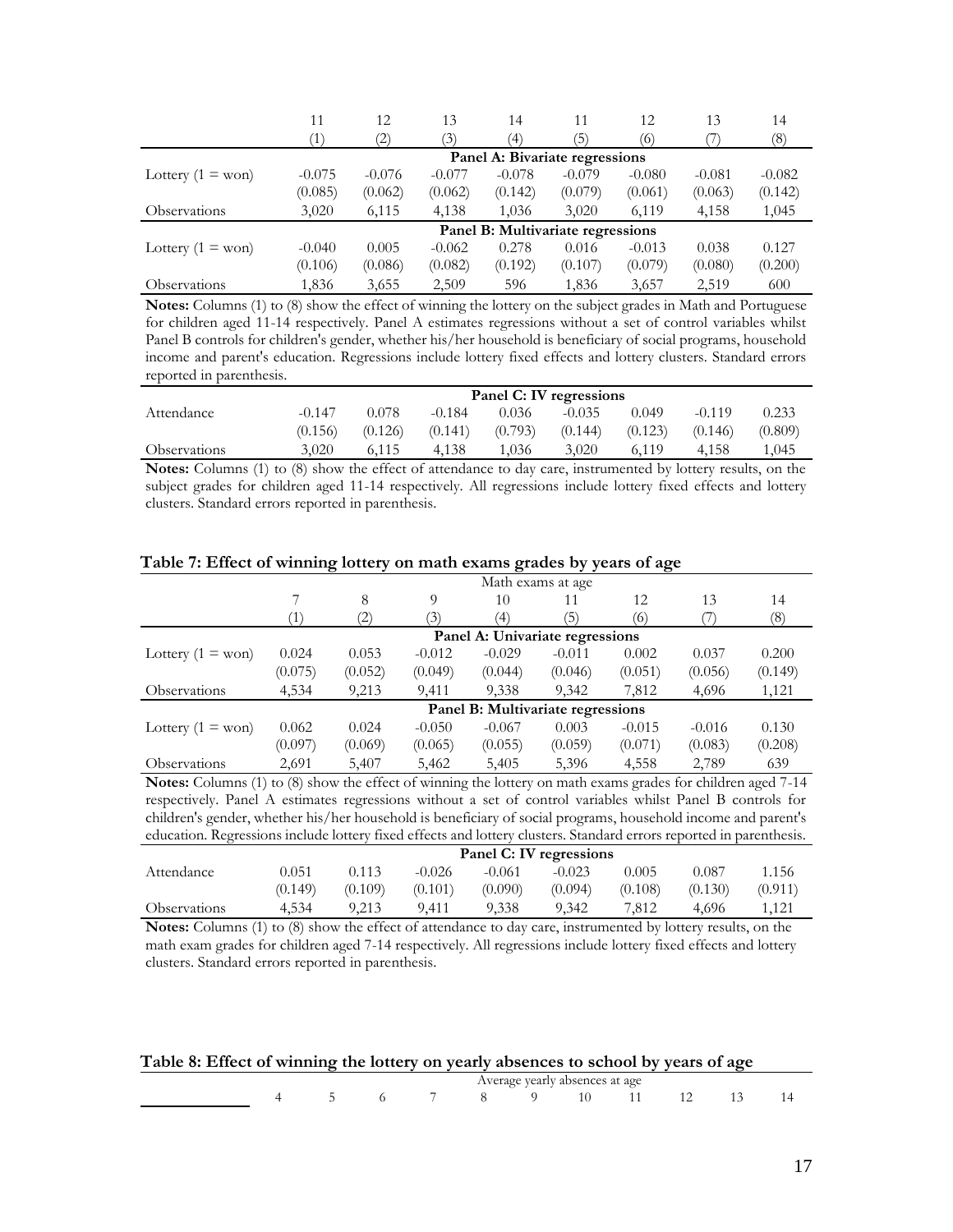|                           |            | .2)      | 3        | $\left(4\right)$ | 5)       | (6)      |                                   | (8)      | (9        | Ίθ      | (11      |
|---------------------------|------------|----------|----------|------------------|----------|----------|-----------------------------------|----------|-----------|---------|----------|
|                           |            |          |          |                  |          |          | Panel A: Univariate regressions   |          |           |         |          |
| Lottery $(1 = w \circ n)$ | $-0.763**$ | $-0.019$ | $-0.103$ | $-0.177$         | $-0.049$ | 0.042    | $-0.064$                          | $-0.172$ | $-0.736*$ | 0.137   | $-0.855$ |
|                           | (0.361)    | (0.177)  | (0.113)  | (0.110)          | (0.090)  | (0.096)  | (0.092)                           | (0.230)  | (0.405)   | (0.543) | (1.497)  |
| Observations              | 1.429      | 4.532    | 8.784    | 9,547            | 9.618    | 9.589    | 9,555                             | 9.508    | 7,943     | 4.787   | 1,144    |
|                           |            |          |          |                  |          |          | Panel B: Multivariate regressions |          |           |         |          |
| Lottery $(1 = w \circ n)$ | $-1.310**$ | $-0.194$ | $-0.229$ | $-0.221*$        | $-0.167$ | $-0.030$ | $-0.102$                          | $-0.338$ | $-0.782$  | 0.155   | 2.018    |
|                           | (0.518)    | (0.276)  | (0.150)  | (0.128)          | $-0.111$ | (0.120)  | (0.111)                           | (0.322)  | (0.601)   | (0.805) | (2.435)  |
| <b>Observations</b>       | 839        | 2.665    | 5.142    | 5,578            | 5,600    | 5,549    | 5,515                             | 5,483    | 4.615     | 2.834   | 644      |

**Notes:** Columns (1) to (10) show the effect of winning the lottery on average yearly absences for children aged 5-14 respectively. Panel A estimates regressions without a set of control variables whilst Panel B controls for children's gender, whether his/her household is beneficiary of social programs, household income and parent's education. Regressions include lottery fixed effects and lottery clusters. Standard errors reported in parenthesis.

|                                                                                                                              |           |       |                  |                                                                                                     |          | Panel C: IV regressions |                |       |                          |       |        |
|------------------------------------------------------------------------------------------------------------------------------|-----------|-------|------------------|-----------------------------------------------------------------------------------------------------|----------|-------------------------|----------------|-------|--------------------------|-------|--------|
| Attendance                                                                                                                   | $-1.935*$ |       | $-0.034 - 0.205$ | $-0.376*$                                                                                           | $-0.104$ |                         | $0.090 -0.136$ |       | $-0.365$ $-1.599*$ 0.324 |       | -4.729 |
|                                                                                                                              | (1.053)   |       |                  | $(0.297)$ $(0.219)$ $(0.226)$ $(0.189)$ $(0.202)$ $(0.189)$ $(0.475)$ $(0.859)$ $(1.243)$ $(7.574)$ |          |                         |                |       |                          |       |        |
| <b>Observations</b>                                                                                                          | 1.429     | 4.532 | 8.784            | 9.547                                                                                               | 9.618    | 9.589                   | 9.555          | 9.508 | 7.943                    | 4.787 | 1.144  |
| Notes: Columns (1) to (11) show the effect of attendance to day care, instrumented by lottery results, on the average yearly |           |       |                  |                                                                                                     |          |                         |                |       |                          |       |        |

**s:** Columns (1) to (11) show the effect of attendance to day care, instrumented by lottery results, on the average yearly absences for children aged 4-14 respectively. All regressions include lottery fixed effects and lottery clusters. Standard errors reported in parenthesis.

### **Table 9: Effect of winning the lottery on Prova Rio test**

|                           | $\overline{\phantom{0}}$ |                                  |                   |
|---------------------------|--------------------------|----------------------------------|-------------------|
|                           | Math                     | Portuguese                       | Math + Portuguese |
|                           |                          |                                  | 3)                |
|                           |                          | Panel A: Bivariate regression    |                   |
| Lottery $(1 = w \circ n)$ | $-0.002$                 | 0.021                            | 0.010             |
|                           | (0.023)                  | (0.025)                          | (0.022)           |
| Observations              | 8,734                    | 8,735                            | 8,735             |
|                           |                          | Panel B: Multivariate regression |                   |
| Lottery $(1 = w \circ n)$ | $-0.017$                 | 0.034                            | 0.008             |
|                           | (0.033)                  | (0.032)                          | (0.030)           |
| <b>Observations</b>       | 5,203                    | 5,203                            | 5,203             |

**Notes:** Columns (1) and (2) show effect of winning the lottery on the Prova Rio scores for Math and Portuguese, respectively. Column (3) shows that effect on the average score between Math and Portuguese. Panel A estimates regressions without a set of control variables whilst Panel B controls for gender, age in months when the child took Prova test, whether his/her household is beneficiary of social programs, household income and parent's education. All regressions include lottery fixed effects and lottery clusters. Standard errors reported in parenthesis.

|                 |          | Panel C: IV regression |         |
|-----------------|----------|------------------------|---------|
| Year attendance | $-0.004$ | 0.047                  | 0.022   |
|                 | (0.052)  | (0.055)                | (0.049) |
| Observations    | 8,734    | 8,735                  | 8.735   |

**Notes:** Columns (1) and (2) show effect of attendance to day care, instrumented by lottery results, on the Prova Rio scores for Math and Portuguese, respectively. Column (3) shows that effect on the average score between math and Portuguese. All regressions include lottery fixed effects and lottery clusters. Standard errors reported in parenthesis.

## **Table 9.1: Effect of winning the lottery on Prova Rio test by gender**

|  | Math        | معمىتميت<br>. ormancse                  |    | Math<br>—<br><b>I</b> | Portuguese |
|--|-------------|-----------------------------------------|----|-----------------------|------------|
|  | $\sim$<br>∸ | $\sim$<br>-<br>$\overline{\phantom{a}}$ | Δ. | . .<br>ာ              | $\circ$    |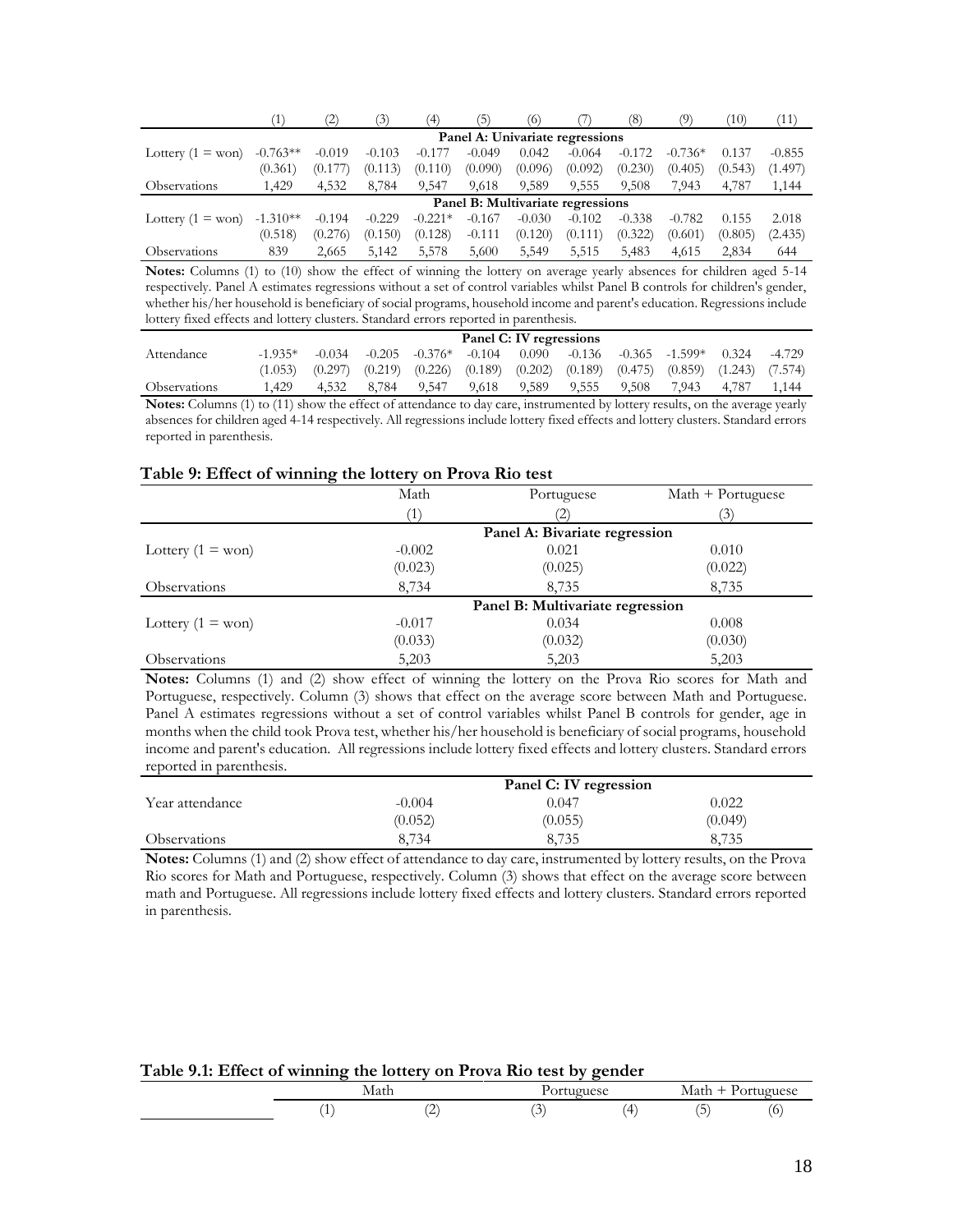|                            | Bovs    | Girls    | Boys     | Girls    | Bovs    | Girls    |
|----------------------------|---------|----------|----------|----------|---------|----------|
| Lottery $(1 = w \circ n)$  | 0.034   | $-0.039$ | $0.063*$ | $-0.027$ | 0.049   | $-0.033$ |
|                            | (0.037) | (0.037)  | (0.034)  | (0.041)  | (0.032) | (0.036)  |
| <i><b>Observations</b></i> | 4.242   | 3,950    | 4.242    | 3,950    | 4.242   | 3,950    |

**Notes:** Columns (1) - (4) show the effect of winning the lottery on the Prova Rio scores for math and Portuguese, respectively. Columns (5) - (6) show that effect on the average score between Math and Portuguese. Regressions include lottery fixed effects and lottery clusters. Standard errors reported in parenthesis.

## **Table 10: Lee bound estimators of effect of winning lottery on Prova Rio Result for boys**

|                           |             | Math        | Portuguese  | $Math +$<br>Portuguese |
|---------------------------|-------------|-------------|-------------|------------------------|
|                           |             |             | (2)         | (3)                    |
| Lottery $(1 = w \circ n)$ | Lower bound | $-0.191***$ | $-0.123***$ | $-0.145***$            |
|                           |             | (0.044)     | (0.042)     | (0.037)                |
|                           | Upper bound | $0.210***$  | $0.231***$  | $0.212***$             |
|                           |             | (0.045)     | (0.042)     | (0.040)                |
| Observations              |             | 6,674       | 6,674       | 6,674                  |

**Notes:** Columns (1) and (2) show estimated lower and upper bounds of the effect of winning the lottery on the Prova Rio scores for Math and Portuguese for boys, respectively. Column (3) shows the same effect on the average score between Math and Portuguese. Standard errors reported in parenthesis.

|                           |             | Average yearly absences at year |                   |                                 |             |             |  |  |
|---------------------------|-------------|---------------------------------|-------------------|---------------------------------|-------------|-------------|--|--|
|                           |             | 5                               | 6                 |                                 | 8           | 9           |  |  |
|                           |             |                                 | $\left( 2\right)$ | (3)                             | (4)         | (5)         |  |  |
| Lottery $(1 = w \circ n)$ | Lower bound | $-0.525***$                     | $-0.258**$        | $-0.516***$                     | $-0.412***$ | $-0.361***$ |  |  |
|                           |             | (0.197)                         | (0.116)           | (0.099)                         | (0.093)     | (0.090)     |  |  |
|                           | Upper bound | $1.209***$                      | $0.607***$        | $0.752***$                      | $0.733***$  | $0.735***$  |  |  |
|                           |             | (0.219)                         | (0.156)           | (0.110)                         | (0.102)     | (0.100)     |  |  |
| Observations              |             | 13,660                          | 13,660            | 13,660                          | 13,660      | 13,660      |  |  |
|                           |             |                                 |                   |                                 |             |             |  |  |
|                           |             |                                 |                   | Average yearly absences at year |             |             |  |  |
|                           |             | 10                              | 11                | 12                              | 13          | 14          |  |  |
|                           |             | (6)                             |                   | (8)                             | (9)         | (10)        |  |  |
| Lottery $(1 = w \circ n)$ | Lower bound | $-0.329***$                     | $-0.508**$        | $-2.680***$                     | $-1.380**$  | $-7.670***$ |  |  |
|                           |             | (0.087)                         | (0.214)           | (0.430)                         | (0.647)     | (2.010)     |  |  |
|                           | Upper bound | $0.665***$                      | $1.963***$        | $5.275***$                      | $2.451**$   | 10.108***   |  |  |
|                           |             | (0.098)                         | (0.227)           | (0.368)                         | (0.957)     | (1.407)     |  |  |

## **Table 11: Lee bound estimators of effect of winning lottery on yearly absences to school by years of age**

**Notes:** Columns (1) to (10) show estimated lower and upper bounds of the effect of winning the lottery on average yearly absences for children aged 5-14 respectively. Standard errors reported in parenthesis.

## **Table 12: Lee bound estimators of effect of winning lottery on boys overall grades by years of age**

|  | Overall grades at age |  |  |  |  |  |  |
|--|-----------------------|--|--|--|--|--|--|
|  |                       |  |  |  |  |  |  |